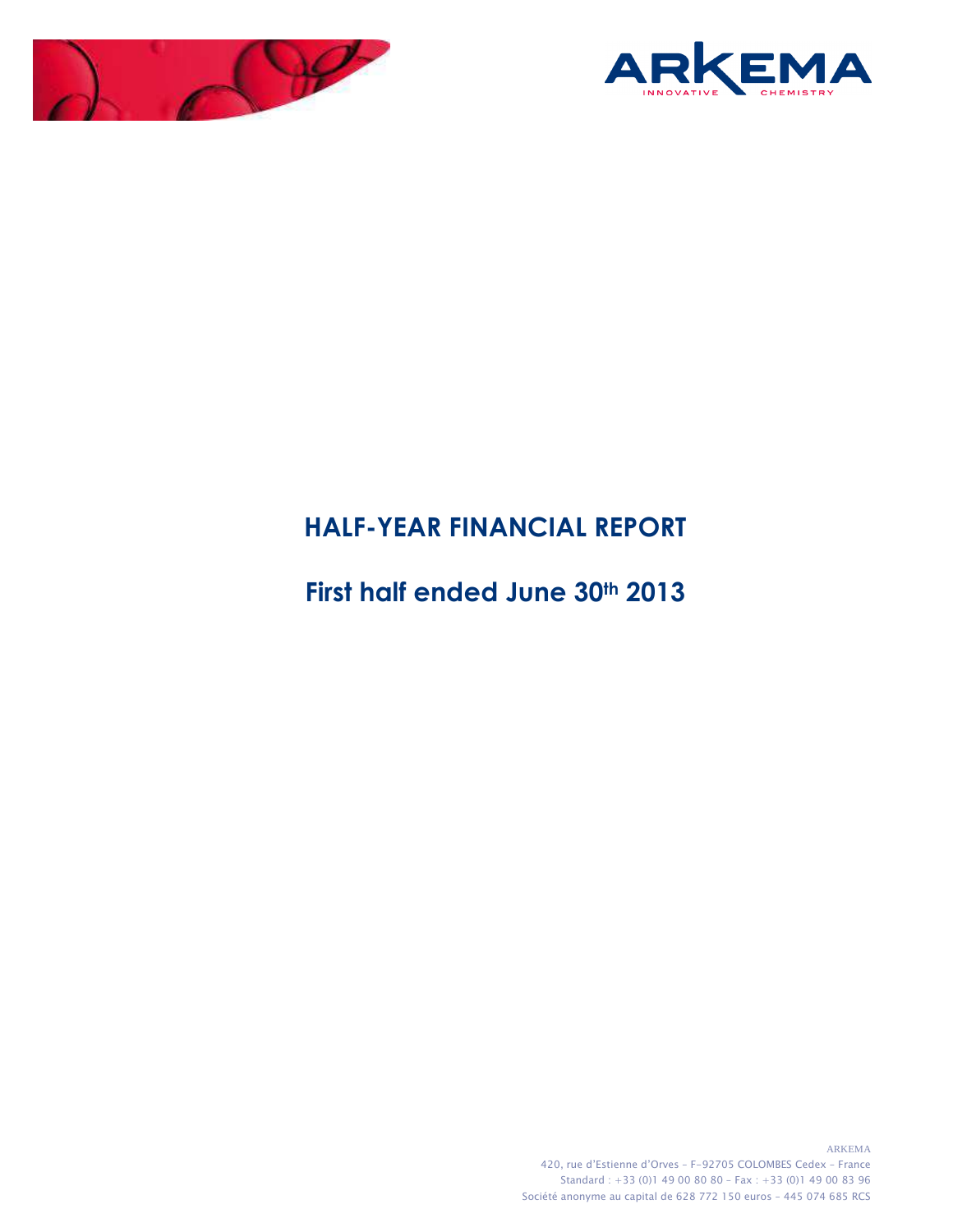| de la |                                                                                              |    |
|-------|----------------------------------------------------------------------------------------------|----|
| H-    |                                                                                              |    |
| HI-   | Declaration by the person responsible for the Half-year financial report                     | 34 |
| $IV-$ | Report from the statutory auditors on consolidated financial statements at June 30th 2013 35 |    |

This document is a free translation in English of Arkema's Half-year financial report for the First Half ended June 30<sup>th</sup> 2013. This translation has been prepared solely for the information and convenience of English speaking readers. No assurances are given as to the accuracy or completeness of this translation, and Arkema assumes no responsibility with respect to this translation or any misstatement or omission that may be contained therein. In the event of any ambiguity or discrepancy between this translation and the French document, the French document shall prevail.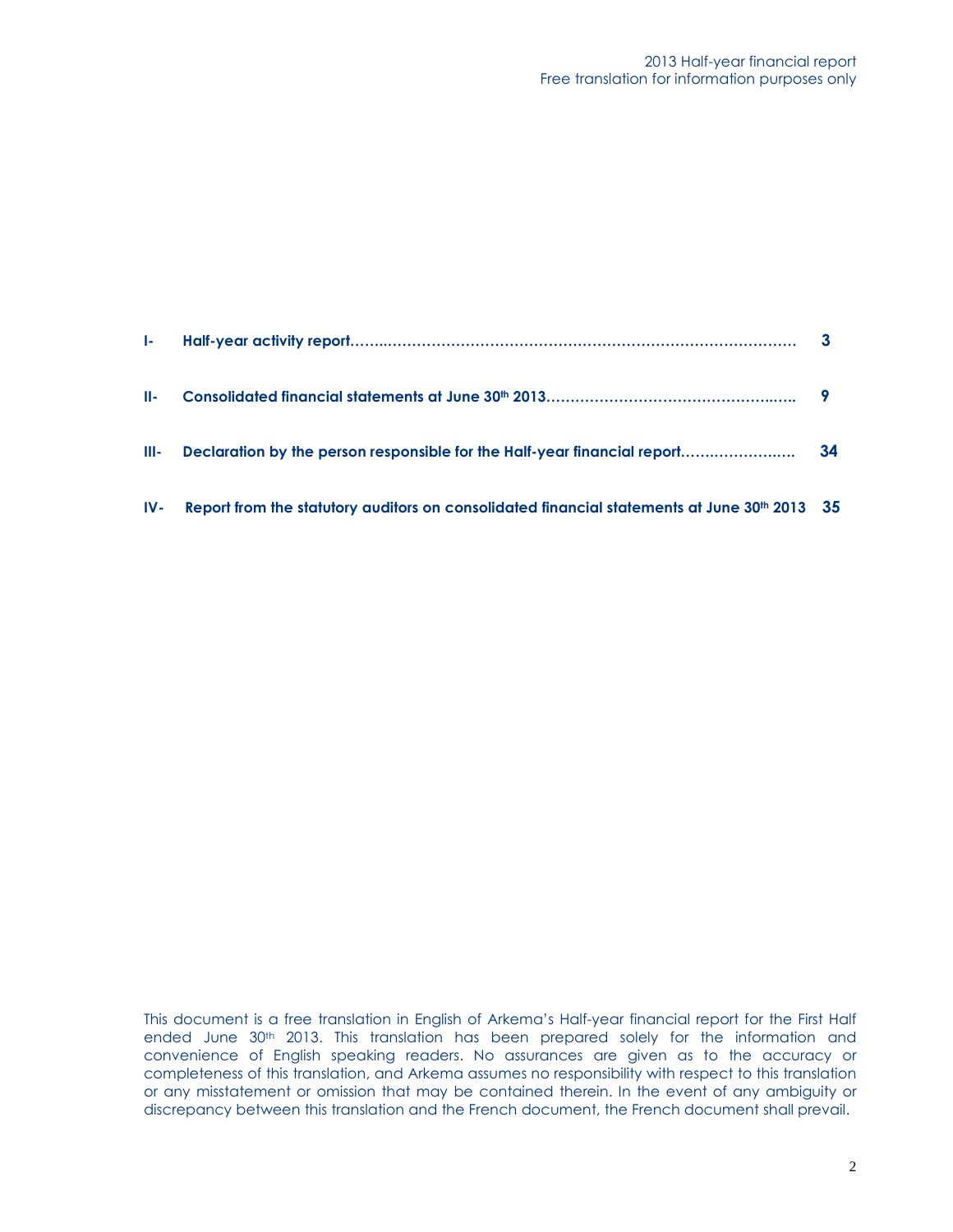# **HALF-YEAR ACTIVITY REPORT**

# **I. FIRST HALF 2013 HIGHLIGHTS**

### **1. Organic growth projects**

• On June 5<sup>th</sup> 2013, ARKEMA announced the startup of the acrylic acid capacity extension at its Clear Lake site in Texas. This project, which raises the site's capacity to some 270KT per year, represents the main part of the US\$110 million investment plan announced in November 2010. The other two parts of this investment plan entail (i) the startup in 2<sup>nd</sup> half 2012, on the Bayport site in Texas, of a 2-ethyl hexyl acrylate (2EHA) production plant for the pressure-sensitive adhesives market, and (ii) the addition of a methyl acrylate plant, used in the water treatment and specialty polymers markets, due to come on stream by end of 2013.

• On June  $18<sup>th</sup>$  2013, ARKEMA announced a 15% increase in its bis-peroxide global capacities at both its Spinetta (Italy) and Franklin (Virginia, United States) sites. These new capacities, already operational, represent the first stage of a multi-phase program aiming at increasing bis-peroxide global capacity by 30% by end of 2014 in the Organic Peroxide business unit of the High Performance Materials segment. These will help meet strong demand in the synthetic rubber industry for crosslinking agents, in particular in Asia, while also supporting recent developments.

# **2. Acquisitions**

In first half 2013, ARKEMA announced two acquisition projects in line with its strategy in High Performance Materials:

### • **Securing access to its strategic raw materials:**

On April  $11<sup>th</sup> 2013$ , ARKEMA signed an agreement with Indian company Jayant Agro, one of the world leading producers of castor oil and derivatives, with a view to acquiring a stake of around 25% in Ihsedu Agrochem, one of its subsidiaries specializing in castor oil production. This joint venture aims to develop castor oil production, and will provide ARKEMA with competitive and secured long-term access to this strategic raw material for the manufacture of its biosourced polyamides (PA 10 and PA 11). This project should be finalized in  $3<sup>rd</sup>$  quarter 2013 ;

### • **Speeding up development through innovation:**

On April 3<sup>rd</sup> 2013, ARKEMA announced its acquisition of a majority stake in AEC Polymers, which produces in particular structural adhesives from methacrylates developed by an ARKEMA technology.

### **3. Update on the consequences for ARKEMA of Kem One situation**

On March  $27<sup>th</sup>$  2013, ARKEMA was informed of the opening by the Lyon commercial court of insolvency proceedings with continuation of business for a six-month observation period concerning the company Kem One SAS, corresponding to the upstream part (chlorine / caustic soda electrolysis and PVC production) of the businesses sold by ARKEMA to the Klesch group in July 2012. Accordingly, ARKEMA booked a €125 million non-recurring charge in its 1<sup>st</sup> quarter 2013 accounts corresponding to the Group's exposure to Kem One SAS (receivables on Kem One and warranties granted to third parties).

In a writ received on March  $12<sup>th</sup>$  2013, the Klesch group initiated arbitration proceedings against ARKEMA as part of the divestment of its vinyl activities, which have now become Kem One, with a view to seeking damages amounting to €310 million. ARKEMA, which vigorously rejects these unfounded claims, has launched all necessary initiatives to defend its rights and prove its good faith before the relevant authorities, and is fully confident in its ability to demonstrate this.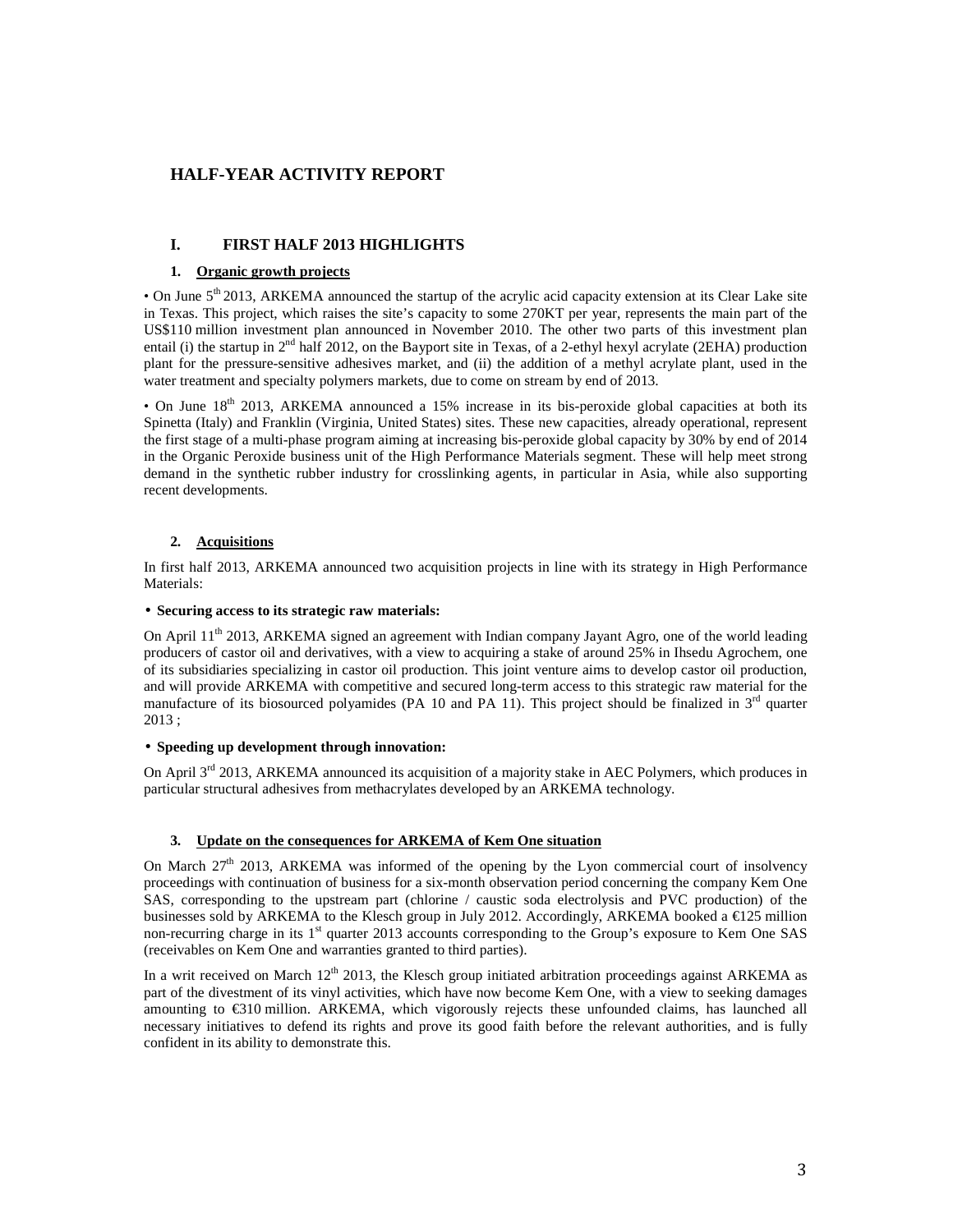### **II. ANALYSIS OF FINANCIAL RESULTS FOR FIRST HALF 2013**

Following the divestment of its vinyl activities in early July 2012, ARKEMA announced a change in its organization and reporting structure with three new business segments: High Performance Materials, Industrial Specialties, and Coating Solutions. The data herein reflects this new organization, as presented in September 2012 at an Investor Day and described in greater detail in chapter 1 of the 2012 Reference Document.

In accordance with IFRS 5 standard, income statement items for the vinyl activities have been accounted for in the Group's consolidated income statement as « discontinued operations » for 2012. Cash flows for  $1<sup>st</sup>$  half 2012 included flows relating to these activities which are presented as cash flows of discontinued operations.

| (In millions of euros)                              | 1 <sup>st</sup> half | $1st$ half | Variation |
|-----------------------------------------------------|----------------------|------------|-----------|
|                                                     | 2013                 | 2012       | in %      |
|                                                     | 3,192                | 3.342      | $-4%$     |
| EBITDA                                              | 507                  | 559        | $-9%$     |
|                                                     | 15.9%                | 16.7%      |           |
|                                                     | 353                  | 409        | $-14%$    |
|                                                     | (140)                | (25)       |           |
|                                                     | 213                  | 384        | $-45%$    |
| Net income – Group share of continuing operations   | 82                   | 252        | $-67%$    |
| Net income – Group share of discontinued operations |                      | (164)      |           |
|                                                     | 82                   | 88         | $-7%$     |
|                                                     | 221                  | 274        | $-19%$    |
|                                                     | 174                  | 180        | $-3%$     |
|                                                     | 1.150                | 900        | $+28%$    |
|                                                     | (06/30/13)           | (12/31/12) |           |

## *Sales*

In first half 2013, sales reached  $\epsilon$ 3,192 million, 45% down on 1<sup>st</sup> half 2012 and 1.3% down at constant exchange rate and scope of business. The -2.2% scope of business effect mostly reflected the impact of the divestment of the tin stabilizer business finalized on October  $1<sup>st</sup>$  2012. Volumes increased slightly (+1.2%). Strong growth in volumes for the Coating Solutions segment, which benefited in particular from an increased presence in North America where the housing market has been gradually improving, and the favorable momentum in Thiochemicals offset the impact of the slow start of the High Performance Materials segment at the beginning of 2013; as expected, this segment was affected by weak demand in some end-markets, particularly for fluoropolymers. The -2.4% price / product mix effect reflected in particular the decrease in certain raw material costs and the different product mix than in 2012 in High Performance Materials. The -1% translation effect mostly corresponded to the slight strengthening of the euro versus the US dollar.

### *EBITDA*

 $\overline{a}$ 

In an economic environment that was less favorable than last year, EBITDA stood at €507 million against €559 million in  $\mathbf{f}^{\mathsf{t}}$  half 2012, thereby confirming the strength of the portfolio of the Group's specialty activities and its balanced geographic presence. The performance of High Performance Materials declined compared to 1<sup>st</sup> half 2012 due to weaker demand than last year in the photovoltaic market and to delays in certain oil and gas projects. Industrial Specialties delivered a very high performance, at the same level than last year, and Coating Solutions improved over  $1<sup>st</sup>$  half 2012, supported by strong positions developed in North America in both these segments.

EBITDA margin maintained a very good level at 15.9% of sales, and stood among the highest in the industry, reflecting the strong positions developed by ARKEMA in specialty chemicals.

<sup>&</sup>lt;sup>1</sup> For 1<sup>st</sup> half 2012, adjusted net income of continuing operations (excluding impact of vinyl activities sold beginning of July 2012).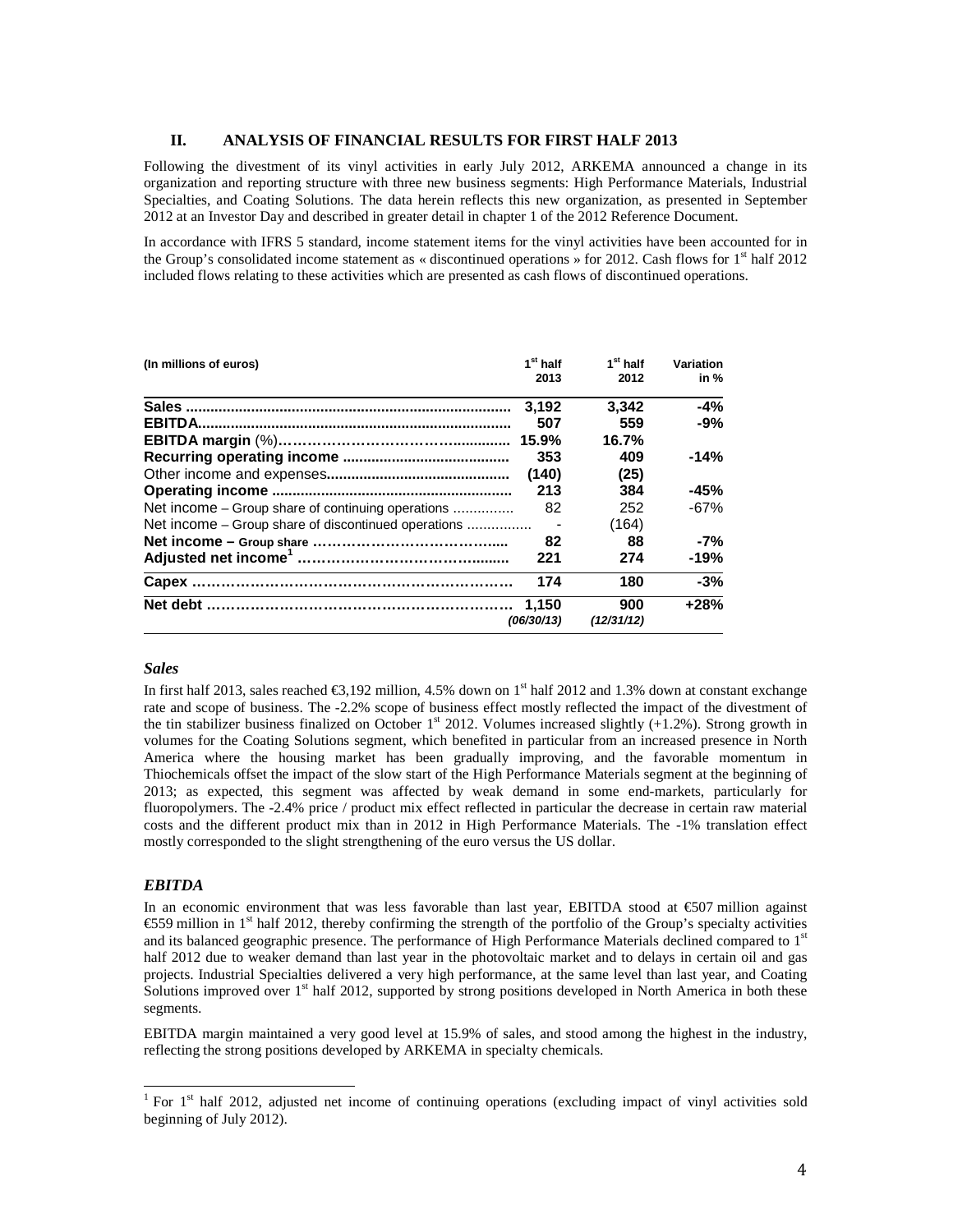#### *Operating income*

Operating income stood at €213 million against €384 million in 1<sup>st</sup> half 2012. It included €154 million depreciation and amortization, close to 1<sup>st</sup> half 2012 levels (€150 million). The operating income also included other income and expenses totalling  $-\epsilon$ 140 million, corresponding mainly to a  $\epsilon$ 125 million non-recurring charge recognized in the accounts following the insolvency proceeding concerning Kem One SAS, the company that comprises the upstream part (chlorine / caustic soda electrolysis and PVC) of the vinyl activities sold by ARKEMA to the Klesch group. The amount that has been provisioned corresponds to the Group's estimated exposure to Kem One SAS. In  $1<sup>st</sup>$  half 2012, other income and expenses amounted to  $-\epsilon$ 25 million which mostly included the impact of the shortage in the supply of CDT (raw material of polyamide 12) totalling -€16 million, and to various charges related to divestment and acquisition operations.

### *Income taxes*

Income taxes in 1<sup>st</sup> half 2013 amounted to  $\epsilon$ 106 million ( $\epsilon$ 112 million in 1<sup>st</sup> half 2012), representing 30% of recurring operating income. This tax rate reflects the geographic spread of the results with a significant part of the Group's results achieved in North America and a smaller part in Europe.

### *Net income, Group share, of discontinued operations*

As part of its refocus on its specialty chemical businesses, ARKEMA divested its vinyl activities in early July 2012. The net result of these activities in 1<sup>st</sup> half 2012 stood at -€164 million. It included (i) the -€70 million net result from operations of this activity, which reflected the sluggish demand in European construction, and the complexity of simultaneously conducting a major divestment process and the day-to-day operational management of the activity, and (ii) other income and expenses totalling -€94 million. These expenses included the impact of the implementation of warranties negotiated during the workers council's information/consultation process, the cost of establishing the business into a stand-alone structure (information systems, legal and accounting costs related to transfer of activities, etc.), and post-closing adjustments.

### *Net income, Group share, and adjusted net income*

Net income, Group share stood at  $\epsilon$ 82 million against  $\epsilon$ 88 million in 1<sup>st</sup> half 2012.

Excluding the impact, after tax, of non-recurring items, adjusted net income reached  $E221$  million against  $\epsilon$ 274 million (adjusted net income of continuing operations) in 1<sup>st</sup> half 2012.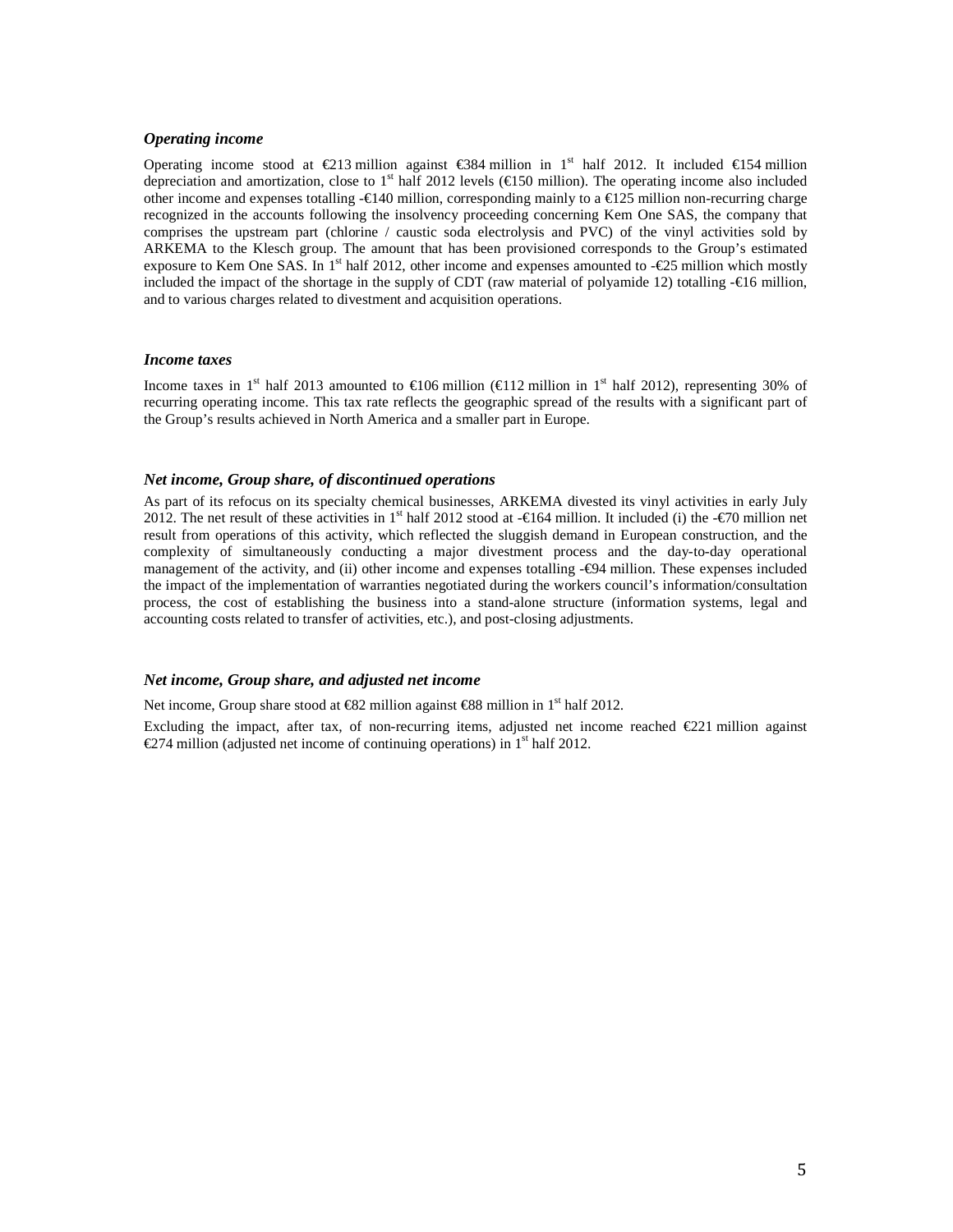### *Segment performance*

### **High Performance Materials**

| (In millions of euros) | $1st$ half<br>2013 | $1st$ half<br>2012 | Variation<br>in $%$ |
|------------------------|--------------------|--------------------|---------------------|
|                        | 925                | 1.106              | $-16%$              |
|                        | 163                | 211                | $-23%$              |
|                        |                    | 19.1%              |                     |
|                        | 112                | 158                | $-29%$              |

Sales in **High Performance Materials** stood at  $\epsilon$ 925 million against  $\epsilon$ 1,106 million in <sup>\*</sup> half 2012. They included a -7% scope of business effect essentially corresponding to the impact of the divestment of the tin stabilizer business, a negative price effect which mostly reflected a different product mix than in 2012 and the decrease of certain raw material costs as well as lower volumes in fluoropolymers compared to the high comparison base of the 1<sup>st</sup> half 2012. Finally, the slight strengthening of the euro versus the US dollar had a negative impact.

EBITDA stood at  $\epsilon$ 163 million against  $\epsilon$ 211 million in 1<sup>st</sup> half 2012. Within Technical Polymers, specialty polyamides achieved a very good performance which reflects the innovation momentum in the field of lightweight materials and a stronger than expected seasonality in the  $2<sup>nd</sup>$  quarter, while a weaker demand in photovoltaics and delays in certain projects in the oil and gas sector affected fluoropolymers. Organic Peroxides EBITDA margin benefited from its reshaped portfolio of business following the divestment of the tin stabilizer business closed on October  $1<sup>st</sup>$ , 2012.

EBITDA margin maintained a solid level at 17.6% against 19.1% in 1<sup>st</sup> half 2012.

### **Industrial Specialties**

| (In millions of euros) | $1st$ half<br>2013 | $1st$ half<br>2012 | Variation<br>in % |
|------------------------|--------------------|--------------------|-------------------|
|                        | 1.079              | 1.098              | $-2%$             |
|                        | 218                | 222                | $-2%$             |
|                        |                    | 20.2%              |                   |
|                        | 161                | 166                | -3%               |

**Industrial Specialties** maintained excellent results, close to those in  $1<sup>st</sup>$  half 2012. Sales reached  $\in$ 1,079 million, slightly down on 1<sup>st</sup> half 2012. EBITDA stood at  $\epsilon$ 218 million, and EBITDA margin was stable at 20.2%.

All of the segment's activities continued to benefit from an ongoing favorable environment in the United States where the Group has developed a strong industrial presence over the years.

The performance of Thiochemicals remained well oriented, supported by animal feed as well as petrochemicals and refining markets in the US. The performance of refrigerant fluorogas business remained strong despite competitive pressure in Europe and China on the unit margins of certain fluorogases as well as poor weather conditions in 2<sup>nd</sup> quarter. In PMMA, market conditions were mixed, reflecting different momentum in the automotive and construction markets by region. Finally, Hydrogen Peroxide performance remained stable overall.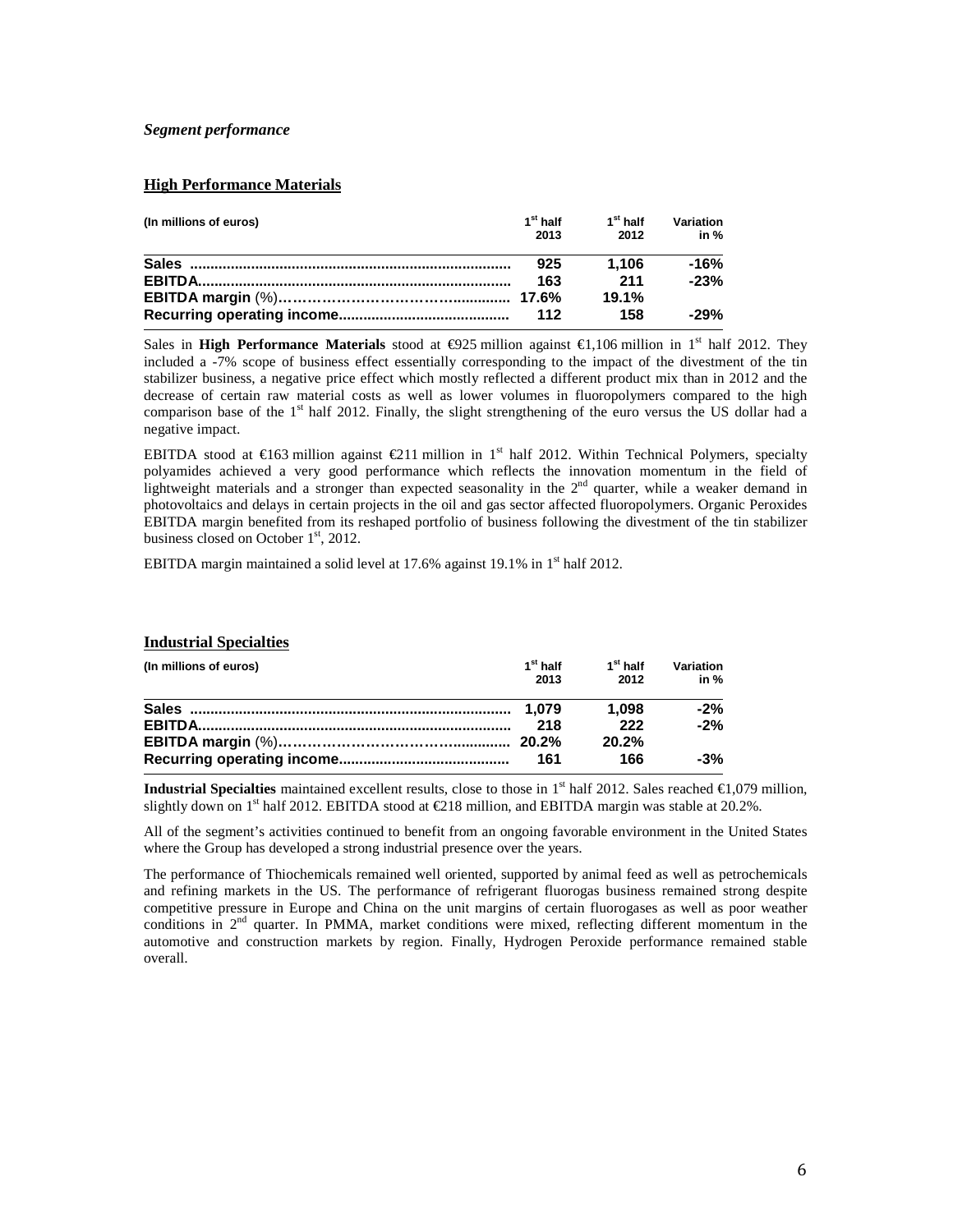### **Coating Solutions**

| (In millions of euros) | $1st$ half<br>2013 | $1st$ half<br>2012 | Variation<br>in $%$ |
|------------------------|--------------------|--------------------|---------------------|
|                        |                    | 1.126              | $+3%$               |
|                        | 161                | 156                | $+3%$               |
|                        |                    | 13.9%              |                     |
|                        | 116                | 116                | -                   |

**Coating Solutions** sales reached  $\epsilon$ 1,164 million, 3% up on  $\mathbf{f}^{\text{t}}$  half 2012. This increase reflected mostly higher volumes in North America, supported by a gradual improvement in demand in the decorative paint market and the startup in the 2nd quarter of the acrylic acid production capacity extension in Clear Lake (Texas).

EBITDA stood at €161 million and EBITDA margin at 13.8%. Acrylics benefited from higher volumes. Their unit margins in  $2<sup>nd</sup>$  quarter were down versus their high level of  $2<sup>nd</sup>$  quarter 2012, which benefited at that time from the drop of propylene price. Market conditions in Coating Resins remained mixed. Demand for decorative paints grew in North America, but remained lackluster in Europe where weather conditions were adverse in the  $2<sup>nd</sup>$  quarter. Finally, the performance of Sartomer and Coatex remained resilient sustained by new product development.

### *Cash flow*

Free cash flow<sup>2</sup> stood at -€16 million against -€23 million in <sup>†</sup> half 2012. This flow included a -€156 million variation in working capital related to the traditional increase in sales in  $1<sup>st</sup>$  half of the year. The working capital to sales ratio, however, remained well under control at 17.3%, at the same level as at June  $30<sup>th</sup>$  2012. Capex reached  $\in$  174 million and should accelerate in the  $2<sup>nd</sup>$  half of the year, as it is the case each year, to reach €500 million for the full year 2013.

The Group also paid on  $11^{th}$  June a €1.80 dividend per share, totaling €113 million. Moreover, as part of its commitments previously made regarding Kem One, Arkema cashed out an amount of  $\epsilon$ 75 million in the  $2^{d}$ quarter. This amount was already fully booked in the accounts at the end of the 1<sup>st</sup> quarter.

#### *Net debt*

 $\overline{a}$ 

Net debt stood at  $\epsilon$ 1,150 million at 30<sup>th</sup> June 2013 ( $\epsilon$ 900 million at 3<sup>t</sup><sup>t</sup> December 2012), i.e. 49.6% gearing, close to last year's level (48.7% at  $30<sup>th</sup>$  June 2012). However, the Group confirmed its objective to reduce its gearing to around 40% by the end of the year.

<sup>&</sup>lt;sup>2</sup> Cash flow from operations and investments, excluding impact of portfolio management and before the impact of cash-outs related to Kem One situation.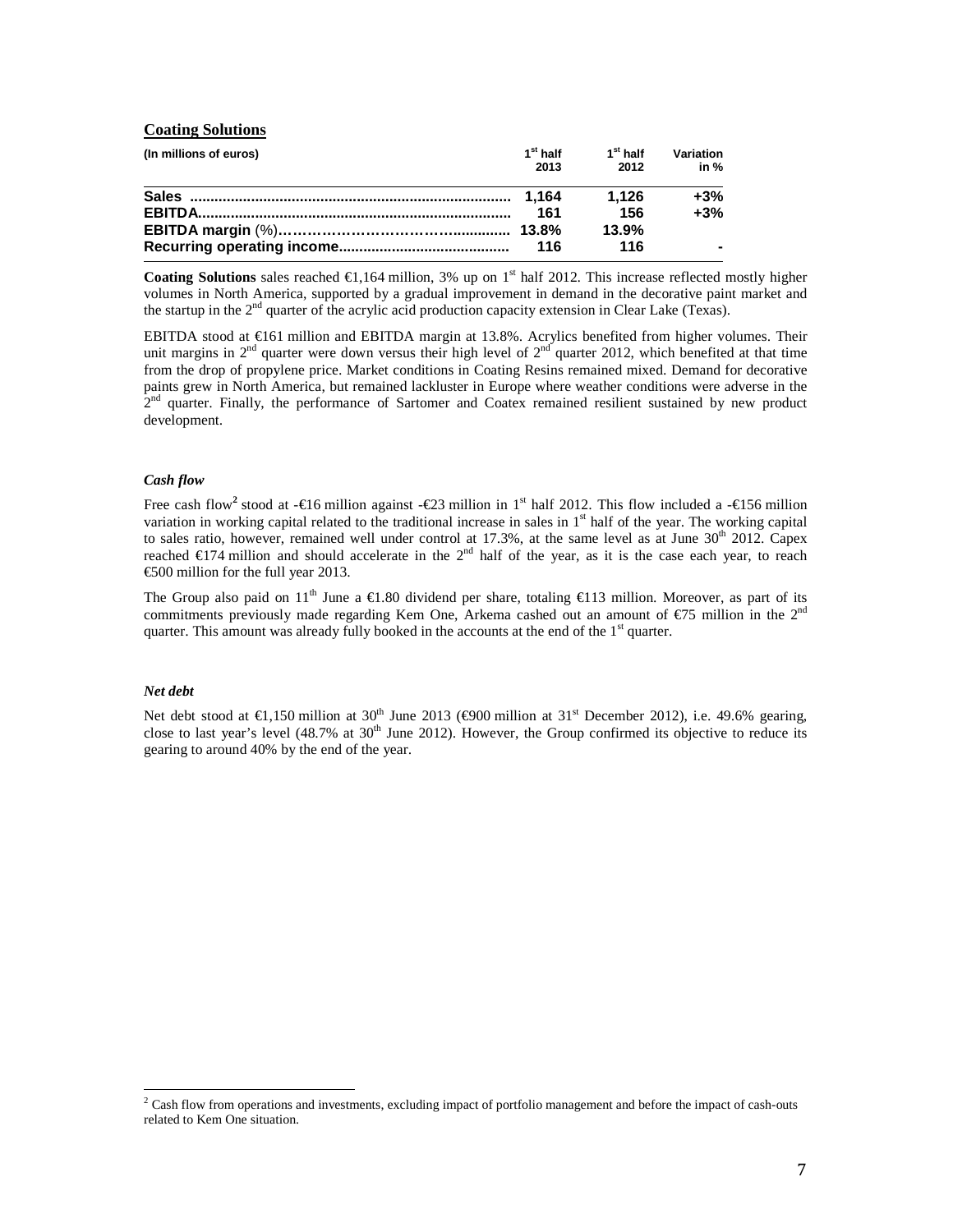### **III. TRANSACTIONS WITH RELATED PARTIES**

Transactions between consolidated companies have been eliminated in the consolidation process. In addition, in the normal course of business, the Group has business relationships with certain non-consolidated companies or companies which are accounted for under the equity method with non-significant values.

# **IV. HIGHLIGHTS SINCE JUNE 30TH 2013**

On July 3rd 2013, the *Fonds Stratégique de Participation* (FSP), a mutual fund set up by four major insurance companies in France – BNP Paribas Cardif, CNP Assurances, Crédit Agricole Assurances through its subsidiary Predica, and Sogécap (Société Générale Group) – in order to promote long-term investment in listed companies, announced that it now owns 6% of Arkema's share capital.

ARKEMA considers this acquisition of a stake in its share capital as a positive sign showing the confidence of the FSP in the long-term strategy implemented by the Group and in its management.

With a prospect of maintaining a long-term investment of at least 6% of Arkema's share capital, the FSP has shared with the Board of Directors its intent to seek the appointment of a representative on the Board of Directors. The Board of Directors will consider favorably this request for the appointment of an independent representative made by the FSP. Upon approval of the proposed representative, the Board of Directors should submit the proposed resolution to Arkema's next annual general meeting on May  $15<sup>th</sup>$  2014.

# **V. 2013 OUTLOOK**

Market conditions in the second half of the year should be in the continuity of the first half of the year with a marked contrast by regions and a limited visibility. They should continue to be solid in North America, and challenging but stable in Europe. In Asia, China in particular, growth should remain slower than expected. High Performance Materials should continue to be impacted in the 3<sup>rd</sup> quarter by the weakness in photovoltaic market and delays in some oil and gas projects. However, those markets should as expected improve by year end.

In this environment, Arkema should achieve in the second half of the year an EBITDA similar to the record level of the  $2<sup>nd</sup>$  half of 2012. Compared to 2012, the  $3<sup>rd</sup>$  quarter EBITDA should be lower than the high reference of last year and the 4<sup>th</sup> quarter stronger. The Group thereby confirms its ability to achieve a strong annual performance in a macro-economic environment that is less favorable than in 2012. The Group, however, will continue to carefully monitor the macro-economic environment developments and will implement the necessary adjustment initiatives if it was to be necessary.

The Group continues to implement its focused growth strategy with several progresses and confirms its ambition for 2016 to achieve €8 billion sales and 16% EBITDA margin while maintaining gearing below 40%.

### **VI. MAIN RISKS AND UNCERTAINTIES**

The main risks and uncertainties which the Group could face over the next six months are those described in the 2012 Reference Document filed with the *Autorité des marchés financiers* (« AMF ») on March 27th 2013 under number D.13-0229. This document is available on ARKEMA's website under the heading « Investor Relations » (www.finance.arkema.com) and on the AMF website (www.amf-france.org). Additionally, an update of contingent liabilities is given in the notes to the half-year consolidated financial statements.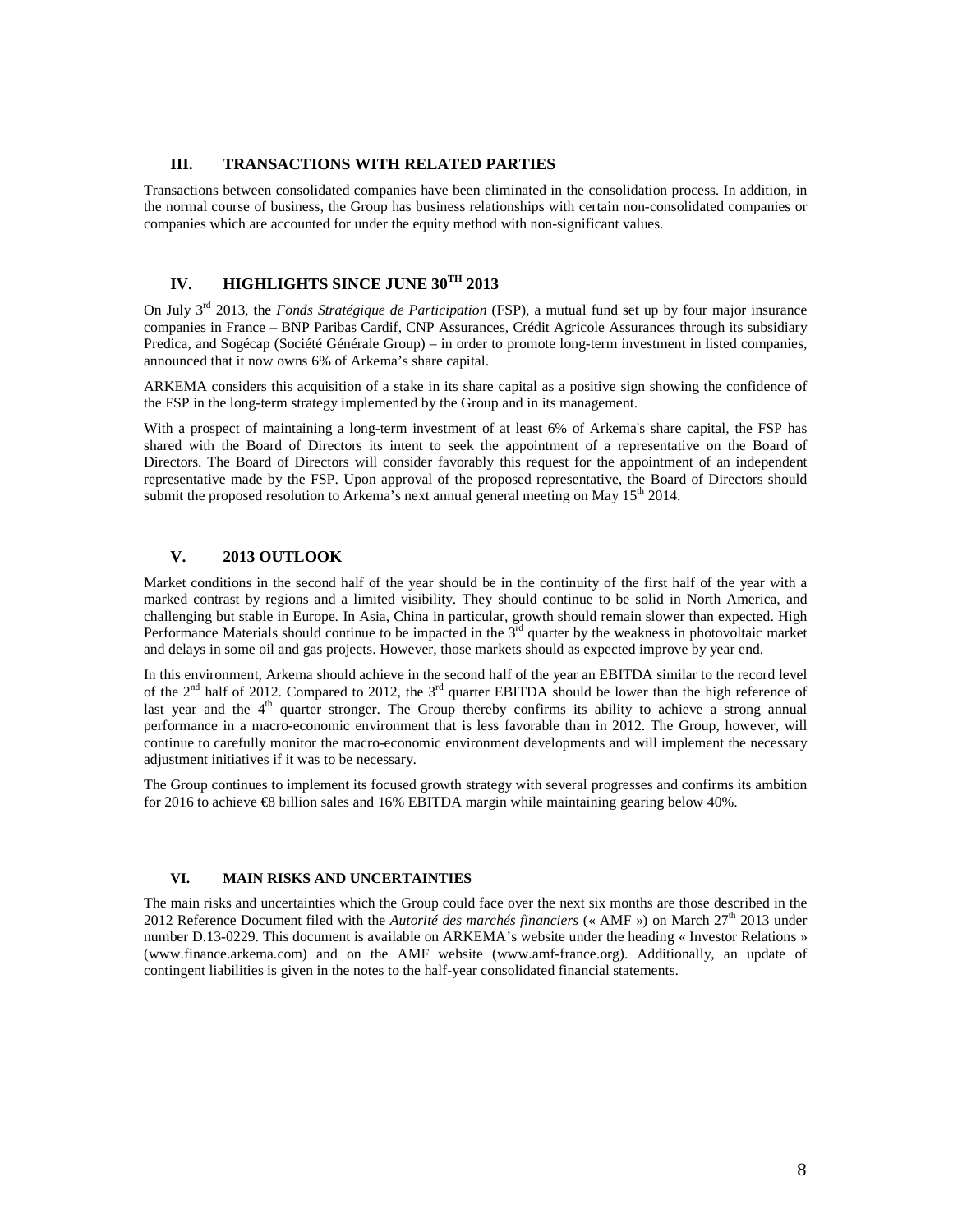# **CONDENSED CONSOLIDATED INTERIM FINANCIAL STATEMENTS AT 30 JUNE 2013**

| <b>CONSOLIDATED STATEMENT OF COMPREHENSIVE INCOME  12</b>            |  |
|----------------------------------------------------------------------|--|
|                                                                      |  |
|                                                                      |  |
| <b>CONSOLIDATED STATEMENT OF CHANGES IN SHAREHOLDERS' EQUITY  15</b> |  |
|                                                                      |  |

|--|

|                         | <b>C. NOTES TO THE CONSOLIDATED FINANCIAL STATEMENTS 19</b> |
|-------------------------|-------------------------------------------------------------|
| 1                       |                                                             |
| $\boldsymbol{2}$        |                                                             |
| 3                       |                                                             |
| $\overline{\mathbf{4}}$ |                                                             |
| 5                       |                                                             |
| 6                       |                                                             |
| 7                       |                                                             |
| 8                       |                                                             |
| 9                       |                                                             |
| 10                      |                                                             |
| 11                      |                                                             |
| 12                      |                                                             |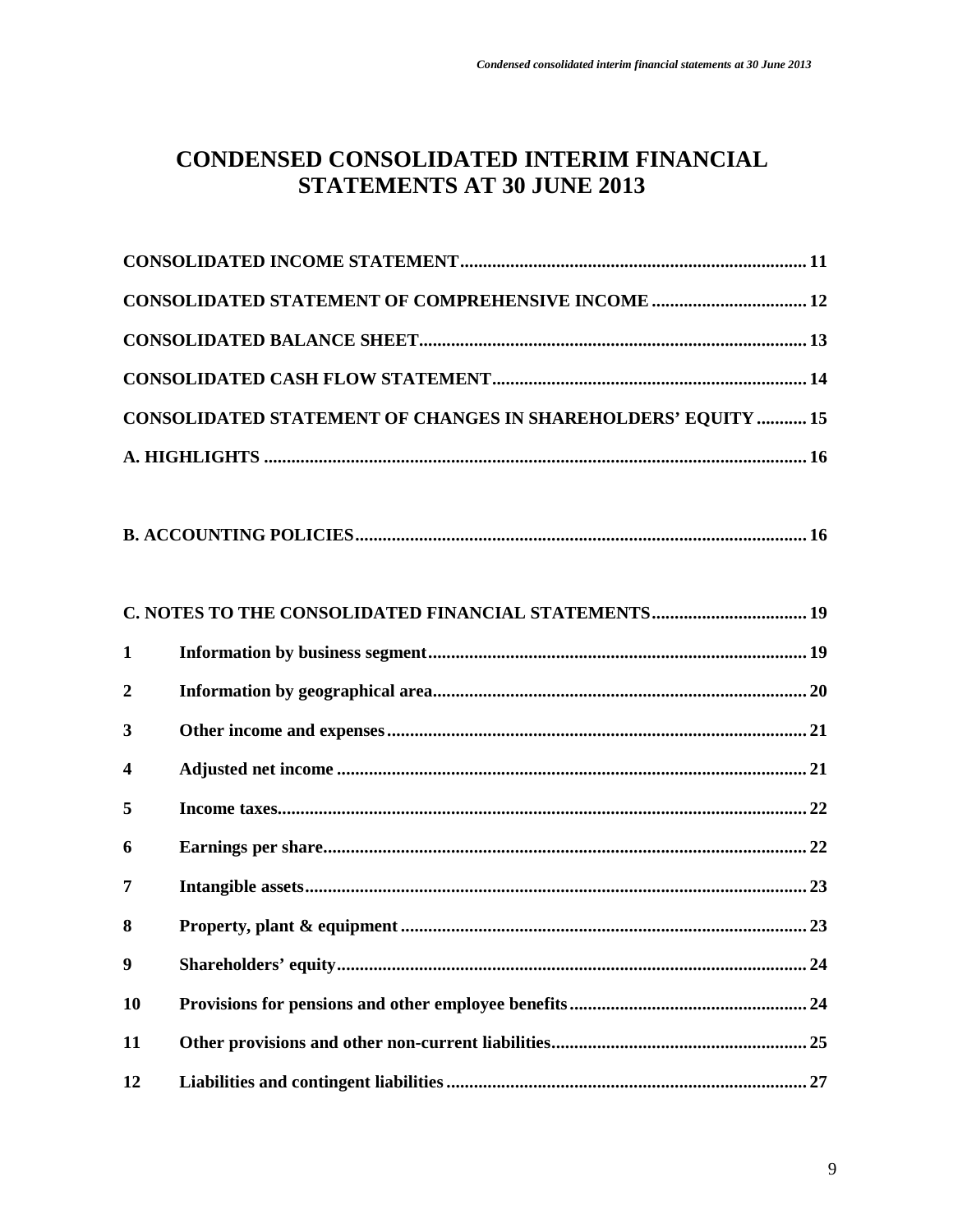| 13 |  |
|----|--|
| 14 |  |
|    |  |
| 16 |  |
|    |  |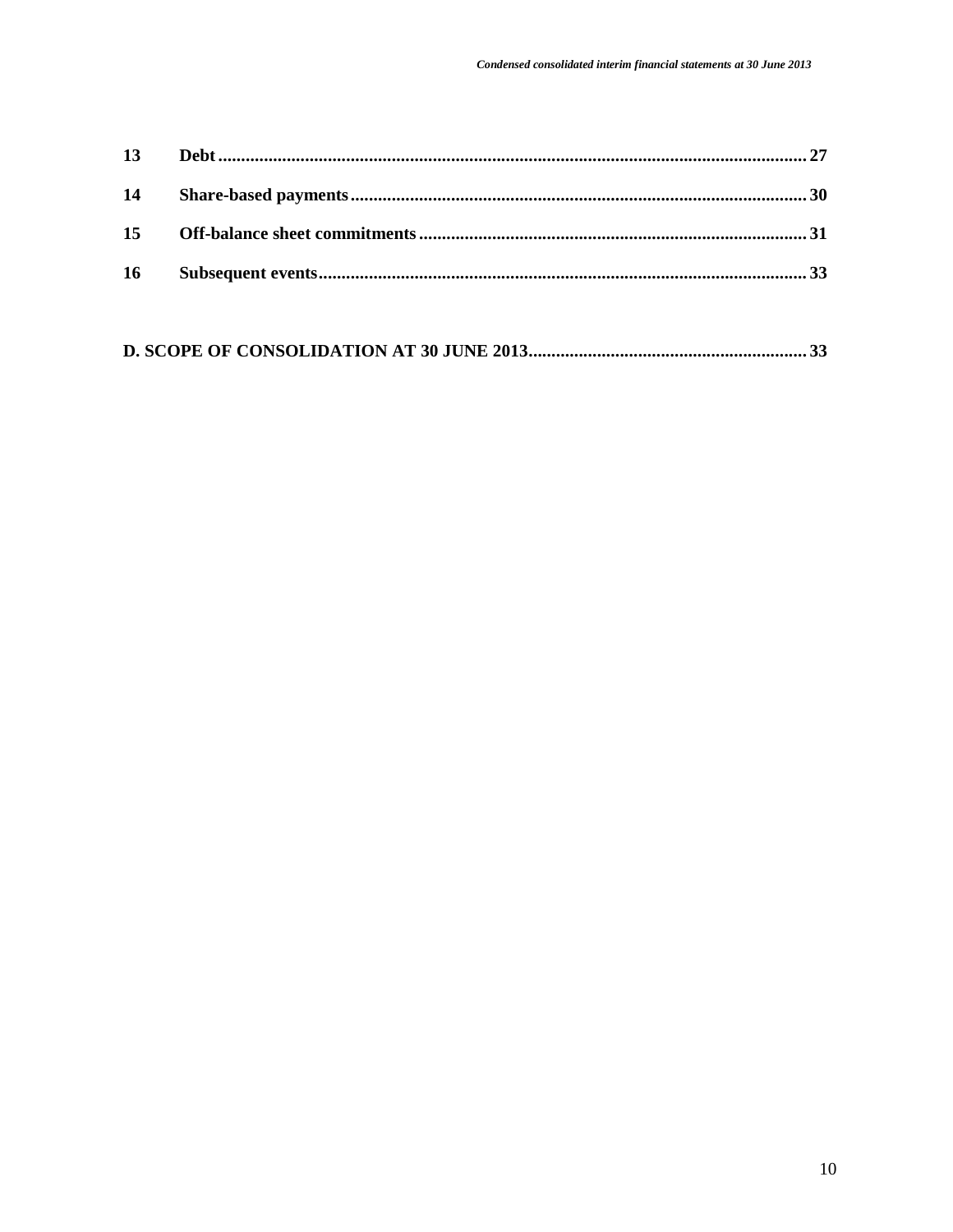# **CONSOLIDATED INCOME STATEMENT**

|                                                                                                     | <b>Notes</b> | $1st$ half 2013  | $1st$ half 2012 |
|-----------------------------------------------------------------------------------------------------|--------------|------------------|-----------------|
| (In millions of euros)                                                                              |              |                  |                 |
| <b>Sales</b>                                                                                        | (C1&C2)      | 3,192            | 3,342           |
| Operating expenses                                                                                  |              | (2, 549)         | (2,645)         |
| Research and development expenses                                                                   |              | (76)             | (74)            |
| Selling and administrative expenses                                                                 |              | (214)            | (214)           |
| <b>Recurring operating income</b>                                                                   | (C1)         | 353              | 409             |
| Other income and expenses                                                                           | (C3)         | (140)            | (25)            |
| <b>Operating income</b>                                                                             | (C1)         | $\overline{213}$ | 384             |
| Equity in income of affiliates                                                                      |              | 3                | 6               |
| Financial result                                                                                    |              | (27)             | (25)            |
| Income taxes                                                                                        | (C5)         | (106)            | (112)           |
| Net income of continuing operations                                                                 |              | 83               | 253             |
| Net income of discontinued operations                                                               |              |                  | (164)           |
| Net income                                                                                          |              | 83               | 89              |
| Of which: non-controlling interests                                                                 |              | $\mathbf{1}$     | $\mathbf{1}$    |
| Net income - Group share                                                                            | (C4)         | 82               | 88              |
| Of which: continuing operations                                                                     |              | 82               | 252             |
| Of which: discontinued operations                                                                   |              |                  | (164)           |
| Earnings per share (amount in euros)                                                                | (C6)         | 1.31             | 1.42            |
| Earnings per share of continuing operations (amount in euros)                                       | (C6)         | 1.31             | 4.07            |
| Diluted earnings per share (amount in euros)                                                        | (C6)         | 1.29             | 1.40            |
| Diluted earnings per share of continuing operations (amount in euros)                               | (C6)         | 1.29             | 4.02            |
| Depreciation and amortization                                                                       | (C1)         | (154)            | (150)           |
| EBITDA <sup>*</sup>                                                                                 | (C1)         | 507              | 559             |
| Adjusted net income of continuing operations *                                                      | (C4)         | 221              | 274             |
| Adjusted earnings per share of continuing operations (amount in                                     | (C6)         | 3.53             | 4.42            |
| euros)<br>Diluted adjusted earnings per share of continuing operations (amount<br><i>in euros</i> ) | (C6)         | 3.49             | 4.37            |

\* see note B19 to the consolidated financial statements at 31 December 2012 – Accounting policies / Main accounting and financial indicators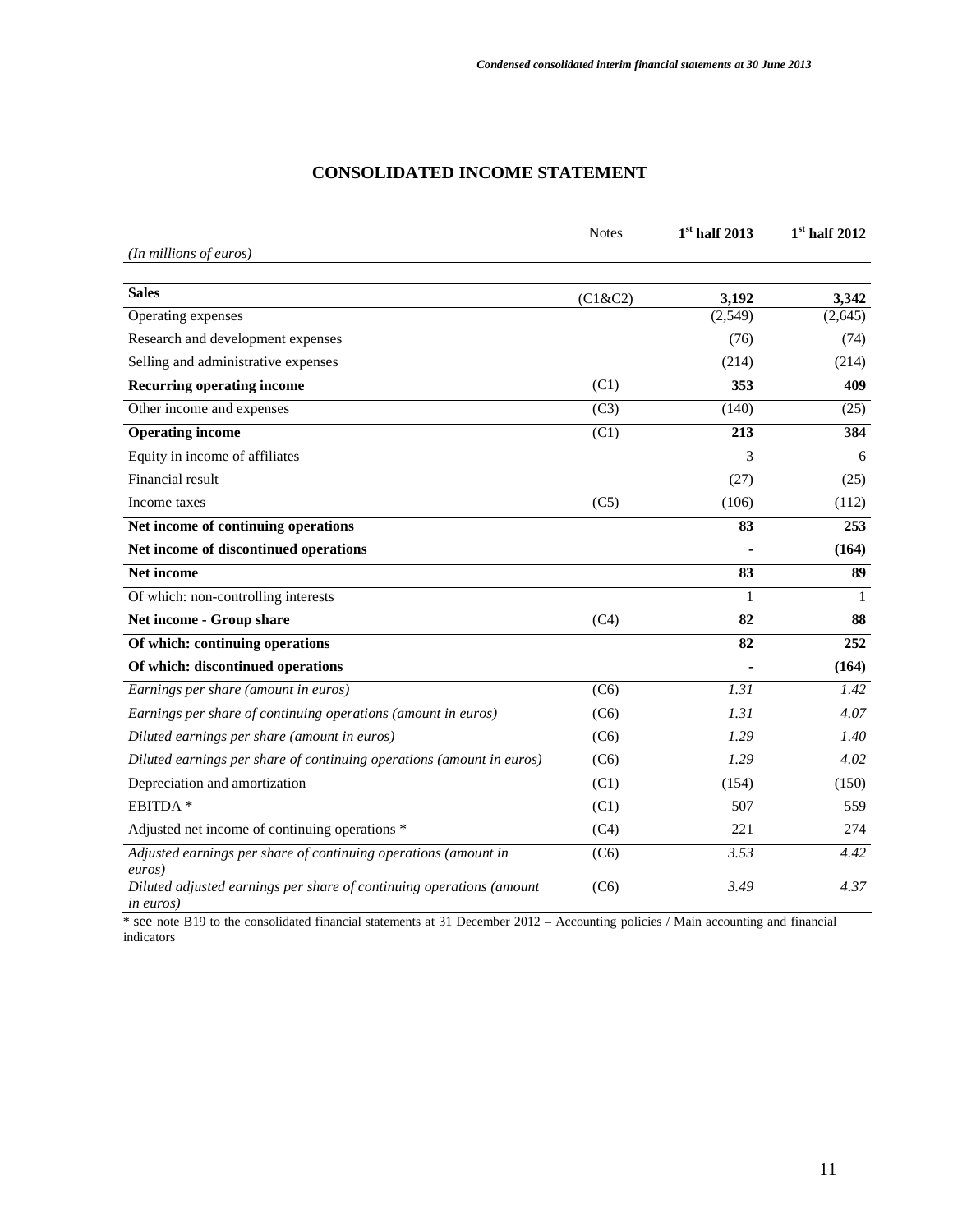# **CONSOLIDATED STATEMENT OF COMPREHENSIVE INCOME**

|                                                                       | $1st$ half 2013 | $1st$ half 2012 |
|-----------------------------------------------------------------------|-----------------|-----------------|
| (In millions of euros)                                                |                 |                 |
| <b>Net income</b>                                                     | 83              | 89              |
| Hedging adjustments                                                   | (2)             | (6)             |
| Other items                                                           |                 |                 |
| Deferred taxes on hedging adjustments and other items                 |                 |                 |
| Change in translation adjustments                                     |                 | 40              |
| Other recyclable comprehensive income of continuing<br>operations     | (1)             | 34              |
| Actuarial gains and losses                                            | 41              | (44)            |
| Deferred taxes on actuarial gains and losses                          | (16)            | 9               |
| Other non-recyclable comprehensive income of continuing<br>operations | 25              | (35)            |
| Other comprehensive income of continuing operations                   | 24              | (1)             |
| Other comprehensive income of discontinued operations                 |                 | (5)             |
| Total income and expenses recognized directly in equity               | 24              | (6)             |
| <b>Comprehensive income</b>                                           | 107             | 83              |
| Of which: non-controlling interests                                   |                 | 1               |
| Comprehensive income - Group share                                    | 106             | 82              |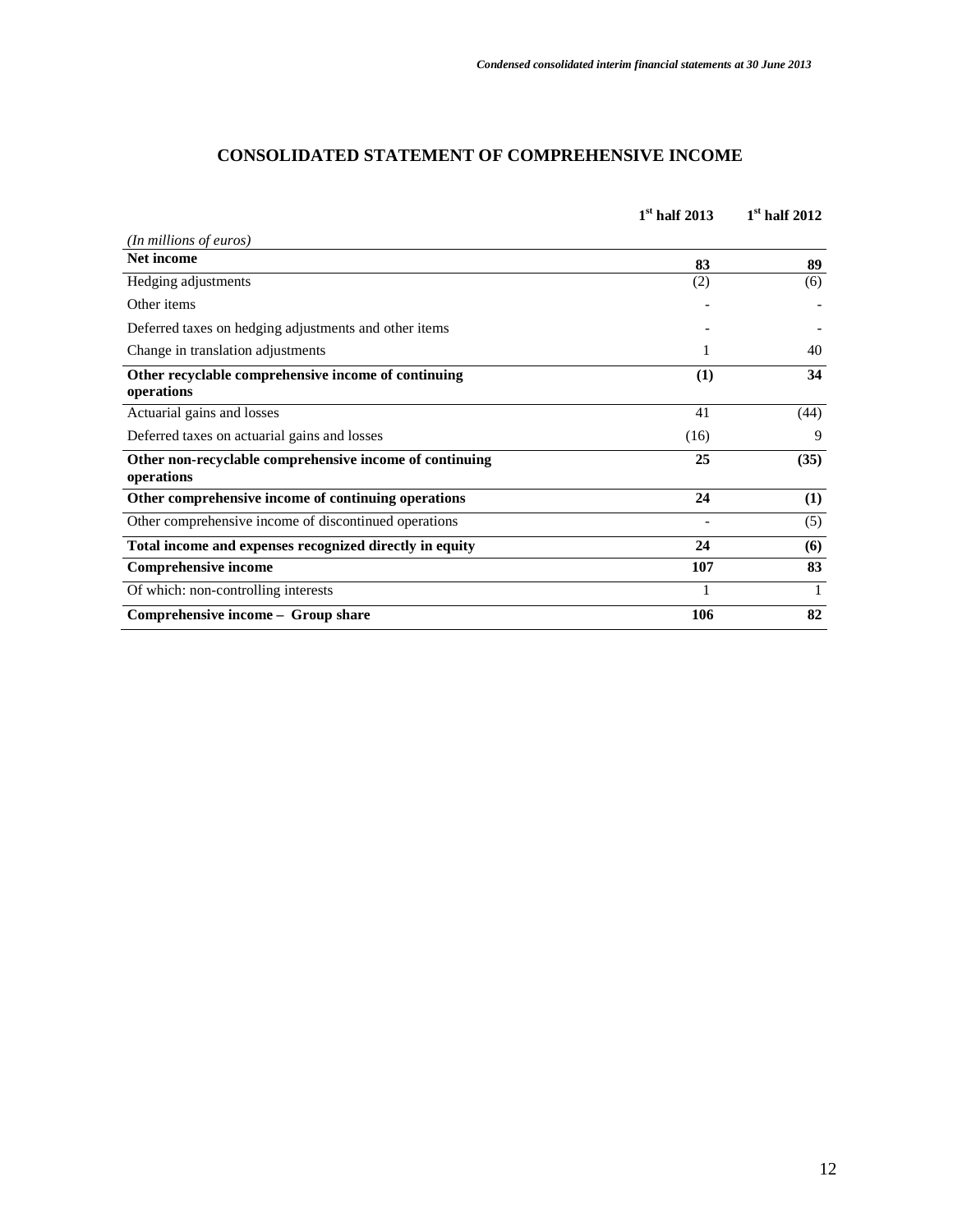| (In millions of euros)                              | <b>Notes</b> | 30 June 2013   | 31 December 2012 |
|-----------------------------------------------------|--------------|----------------|------------------|
| <b>ASSETS</b>                                       |              |                |                  |
| Intangible assets, net                              | (C7)         | 969            | 962              |
| Property, plant and equipment, net                  | (C8)         | 1,876          | 1,852            |
| Equity affiliates: investments and loans            |              | 67             | 71               |
| Other investments                                   |              | 58             | 36               |
| Deferred tax assets                                 |              | 67             | 83               |
| Other non-current assets                            |              | 151            | 147              |
| <b>TOTAL NON-CURRENT ASSETS</b>                     |              | 3,188          | 3,151            |
| Inventories                                         |              | 954            | 920              |
| Accounts receivable                                 |              | 1,024          | 920              |
| Other receivables and prepaid expenses              |              | 172            | 147              |
| Income taxes recoverable                            |              | 27             | 35               |
| Other current financial assets                      |              | 3              | 8                |
| Cash and cash equivalents                           |              | 299            | 360              |
| <b>TOTAL CURRENT ASSETS</b>                         |              | 2,479          | 2,390            |
| Assets held for sale                                |              |                |                  |
| <b>TOTAL ASSETS</b>                                 |              | 5,667          | 5,541            |
| <b>LIABILITIES AND SHAREHOLDERS' EQUITY</b>         |              |                |                  |
| Share capital                                       |              | 629            | 629              |
| Paid-in surplus and retained earnings               |              | 1,581          | 1,587            |
| Treasury shares                                     |              | (12)           | (16)             |
| Translation adjustments                             |              | 83             | 82               |
| <b>SHAREHOLDERS' EQUITY - GROUP SHARE</b>           | (C9)         | 2,281          | 2,282            |
| Non-controlling interests                           |              | 36             | 29               |
| TOTAL SHAREHOLDERS' EQUITY                          |              | 2,317          | 2,311            |
| Deferred tax liabilities                            |              | 43             | 33               |
| Provisions for pensions and other employee benefits | (C10)        | 392            | 432              |
| Other provisions and non-current liabilities        | (C11)        | 413            | 446              |
| Non-current debt                                    | (C13)        | 1,068          | 1,071            |
| <b>TOTAL NON-CURRENT LIABILITIES</b>                |              | 1,916          | 1,982            |
| Accounts payable                                    |              | 739            | 683              |
| Other creditors and accrued liabilities             |              | 272            | 318              |
| Income taxes payable                                |              | 40             | 56               |
| Other current financial liabilities                 |              | $\overline{2}$ | 2                |
| Current debt                                        | (C13)        | 381            | 189              |
| <b>TOTAL CURRENT LIABILITIES</b>                    |              | 1,434          | 1,248            |
| Liabilities associated with assets held for sale    |              |                |                  |
| TOTAL LIABILITIES AND SHAREHOLDERS'                 |              |                |                  |
| <b>EQUITY</b>                                       |              | 5,667          | 5,541            |

# **CONSOLIDATED BALANCE SHEET**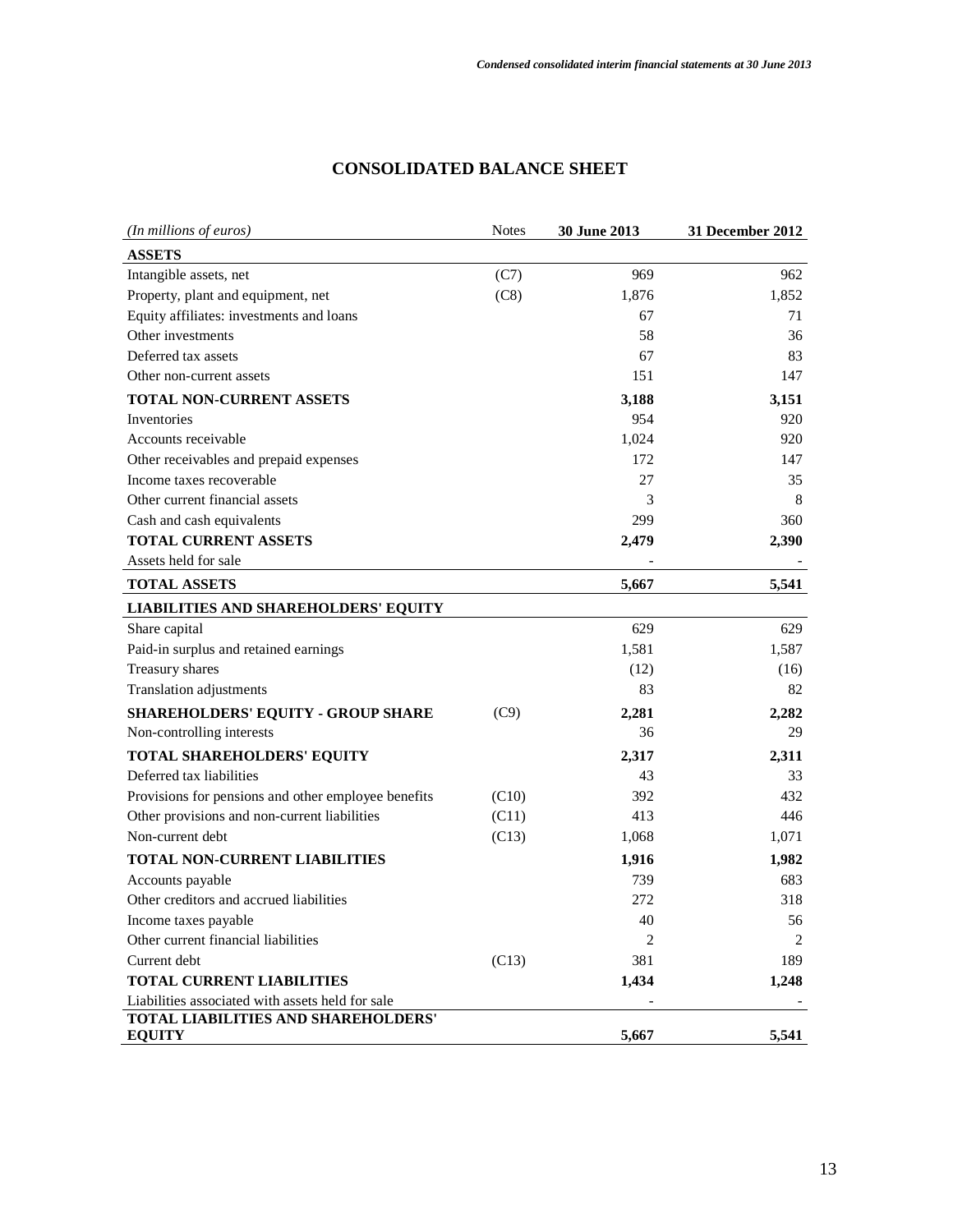# **CONSOLIDATED CASH FLOW STATEMENT**

| (In millions of euros)                                                     | $1st$ half 2013 | $1^\mathrm{st}$ half 2012 |
|----------------------------------------------------------------------------|-----------------|---------------------------|
| Net income                                                                 | 83              | 89                        |
| Depreciation, amortization and impairment of assets                        | 155             | 188                       |
| Provisions, valuation allowances and deferred taxes                        | (24)            | 14                        |
| (Gains)/losses on sales of assets                                          | (4)             | (10)                      |
| Undistributed affiliate equity earnings                                    | 6               | 3                         |
| Change in working capital                                                  | (156)           | (209)                     |
| Other changes                                                              | 4               | 3                         |
| <b>Cash flow from operating activities</b>                                 | 64              | 78                        |
| Of which: Cash flow from operating activities of discontinued              |                 |                           |
| operations                                                                 |                 | (123)                     |
| Intangible assets and property, plant, and equipment additions             | (174)           | (217)                     |
| Change in fixed asset payables                                             | (25)            | (32)                      |
| Acquisitions of operations, net of cash acquired                           | (10)            | (243)                     |
| Increase in long-term loans                                                | (16)            | (25)                      |
| Total expenditures                                                         | (225)           | (517)                     |
|                                                                            |                 |                           |
| Proceeds from sale of intangible assets and property, plant, and equipment | 5               | 13                        |
| Change in fixed asset receivables                                          |                 |                           |
| Proceeds from sale of operations, net of cash sold                         |                 |                           |
| Proceeds from sale of unconsolidated investments                           |                 |                           |
| Repayment of long-term loans                                               | 14              | 8                         |
| <b>Total divestitures</b>                                                  | 19              | 21                        |
| Cash flow from investing activities                                        | (206)           | (496)                     |
| Of which: Cash flow from investing activities of discontinued operations   |                 |                           |
|                                                                            |                 | (48)                      |
| Issuance (repayment) of shares and other equity                            | 8               | 33                        |
| Purchase of treasury shares                                                |                 | (13)                      |
| Dividends paid to parent company shareholders                              | (113)           | (81)                      |
| Dividends paid to minority shareholders                                    |                 | (1)                       |
| Increase / decrease in long-term debt                                      | (5)             | 226                       |
| Increase / decrease in short-term borrowings and bank overdrafts           | 191             | 106                       |
| <b>Cash flow from financing activities</b>                                 | 81              | 270                       |
| Net increase/(decrease) in cash and cash equivalents                       | (62)            | (148)                     |
| Effect of exchange rates and changes in scope                              | 1               | 1                         |
| Cash and cash equivalents at beginning of period                           | 360             | 254                       |
| CASH AND CASH EQUIVALENTS AT END OF PERIOD                                 | 299             | 107                       |
| Of which: Cash and cash equivalents of discontinued operations             |                 |                           |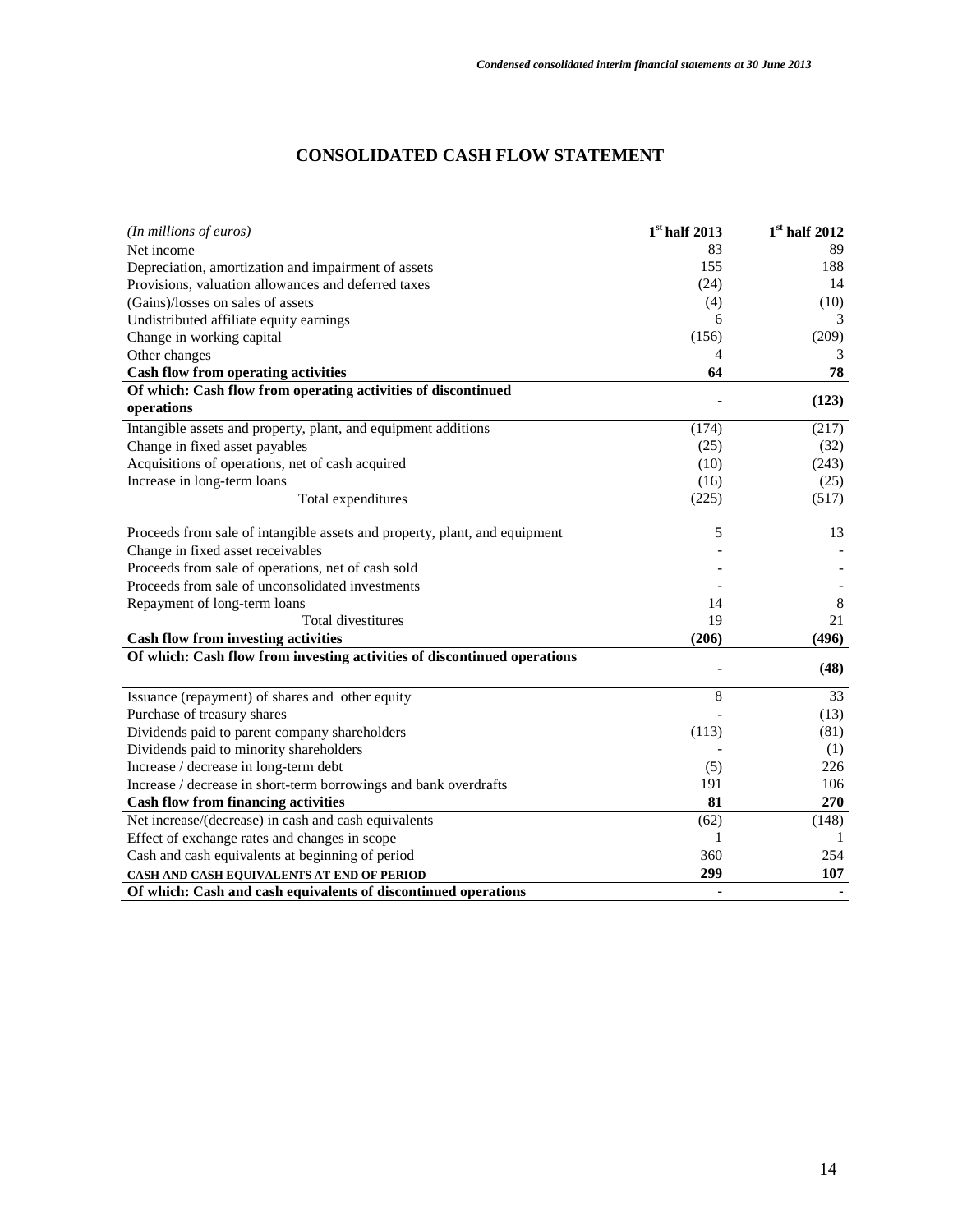|                                                                 | <b>Shares</b> issued        |                          |                              |                                    |                                         | <b>Treasury shares</b>      |                |                                                     |                                        |                                       |
|-----------------------------------------------------------------|-----------------------------|--------------------------|------------------------------|------------------------------------|-----------------------------------------|-----------------------------|----------------|-----------------------------------------------------|----------------------------------------|---------------------------------------|
| (In millions of euros)<br>At 1 January 2013                     | <b>Number</b><br>62,877,215 | Amount<br>629            | Paid-in<br>surplus<br>977    | <b>Retained</b><br>earnings<br>610 | <b>Translation</b><br>adjustments<br>82 | <b>Number</b><br>(314, 034) | Amount<br>(16) | Shareholders'<br>equity $-$<br>Group share<br>2,282 | Non-<br>controlling<br>interests<br>29 | Share-<br>holders'<br>equity<br>2,311 |
| Cash dividend                                                   | ÷                           | $\overline{\phantom{a}}$ | (113)                        | $\overline{\phantom{a}}$           | ÷,                                      |                             |                | (113)                                               | $\overline{\phantom{a}}$               | (113)                                 |
| Issuance of share capital                                       | 70,958                      |                          | $\overline{2}$               |                                    |                                         |                             |                | $\overline{2}$                                      | $\overline{a}$                         | $\overline{2}$                        |
| Purchase of treasury shares                                     | -                           |                          | $\overline{\phantom{0}}$     |                                    |                                         | $\overline{\phantom{a}}$    |                |                                                     |                                        | ۰                                     |
| Cancellation of purchased treasury<br>shares                    | ÷                           |                          |                              |                                    |                                         |                             |                |                                                     |                                        |                                       |
| Grants of treasury shares to<br>employees                       | ٠                           |                          | ٠                            | (4)                                |                                         | 87,060                      | 4              |                                                     |                                        |                                       |
| Sale of treasury shares                                         |                             |                          |                              |                                    |                                         |                             |                |                                                     |                                        |                                       |
| Share-based payments                                            | ٠                           |                          | ٠                            | $\overline{4}$                     | ٠                                       | ٠                           |                | $\overline{4}$                                      | ٠                                      | 4                                     |
| Other                                                           |                             |                          |                              |                                    |                                         |                             | $\blacksquare$ |                                                     | 6                                      | 6                                     |
| <b>Transactions with shareholders</b>                           | 70,958                      | $\blacksquare$           | (111)                        |                                    |                                         | 87,060                      | 4              | (107)                                               | 6                                      | (101)                                 |
| Net income                                                      | ٠                           |                          | $\qquad \qquad \blacksquare$ | 82                                 | ٠                                       | ٠                           |                | 82                                                  |                                        | 83                                    |
| Total income and expenses<br>recognized directly through equity |                             |                          | ۰                            | 23                                 |                                         |                             |                | 24                                                  |                                        | 24                                    |
| <b>Comprehensive income</b>                                     | ٠                           | $\overline{\phantom{a}}$ | $\qquad \qquad \blacksquare$ | 105                                |                                         |                             |                | 106                                                 |                                        | 107                                   |
| At 30 June 2013                                                 | 62,948,173                  | 629                      | 866                          | 715                                | 83                                      | (226,974)                   | (12)           | 2,281                                               | 36                                     | 2,317                                 |

# **CONSOLIDATED STATEMENT OF CHANGES IN SHAREHOLDERS' EQUITY**

|                                                                              | <b>Shares</b> issued |                          |                              |                             |                                   | <b>Treasury shares</b>   |                          |                                            |                                  |                              |
|------------------------------------------------------------------------------|----------------------|--------------------------|------------------------------|-----------------------------|-----------------------------------|--------------------------|--------------------------|--------------------------------------------|----------------------------------|------------------------------|
| (In millions of euros)                                                       | <b>Number</b>        | Amount                   | Paid-in<br>surplus           | <b>Retained</b><br>earnings | <b>Translation</b><br>adjustments | <b>Number</b>            | <b>Amount</b>            | Shareholders'<br>equity $-$<br>Group share | Non-<br>controlling<br>interests | Share-<br>holders'<br>equity |
| At 1 January 2012                                                            | 61,864,577           | 619                      | 1,021                        | 463                         | 97                                | (214,080)                | (10)                     | 2,190                                      | 27                               | 2,217                        |
| Cash dividend                                                                |                      | $\overline{\phantom{a}}$ | (81)                         |                             | ٠                                 |                          | ۰                        | (81)                                       | (1)                              | (82)                         |
| Issuance of share capital                                                    | 674,241              | 6                        | 28                           |                             |                                   |                          | $\blacksquare$           | 34                                         |                                  | 34                           |
| Purchase of treasury shares                                                  | ٠                    |                          | $\overline{\phantom{a}}$     |                             | $\overline{\phantom{a}}$          | (250,000)                | (13)                     | (13)                                       | $\overline{\phantom{a}}$         | (13)                         |
| Cancellation of purchased treasury<br>shares<br>Grants of treasury shares to | ۰                    |                          |                              |                             |                                   | ٠                        | ۰                        |                                            |                                  |                              |
| employees                                                                    |                      |                          | $\qquad \qquad \blacksquare$ | (7)                         | ٠                                 | 150,035                  | $\overline{7}$           |                                            |                                  |                              |
| Sale of treasury shares                                                      |                      |                          |                              |                             |                                   |                          | ۰                        |                                            |                                  |                              |
| Share-based payments                                                         |                      |                          | $\qquad \qquad \blacksquare$ | 5                           |                                   |                          | ٠                        | 5                                          |                                  | 5                            |
| Other                                                                        | ÷                    |                          | ۰                            | (2)                         |                                   |                          | $\overline{\phantom{a}}$ | (2)                                        |                                  | (1)                          |
| <b>Transactions with shareholders</b>                                        | 674,241              | 6                        | (53)                         | (4)                         |                                   | (99, 965)                | (6)                      | (57)                                       |                                  | (57)                         |
| Net income                                                                   |                      |                          | ۰                            | 88                          | $\overline{\phantom{a}}$          |                          | $\overline{\phantom{a}}$ | 88                                         |                                  | 89                           |
| Total income and expenses<br>recognized directly through equity              | -                    |                          | $\overline{a}$               | (46)                        | 40                                |                          | $\overline{\phantom{a}}$ | (6)                                        |                                  | (6)                          |
| <b>Comprehensive income</b>                                                  | ٠                    |                          | ٠                            | 42                          | 40                                | $\overline{\phantom{a}}$ | ٠                        | 82                                         | 1                                | 83                           |
| At 30 June 2012                                                              | 62,538,818           | 625                      | 968                          | 501                         | 137                               | (314, 045)               | (16)                     | 2,215                                      | 28                               | 2,243                        |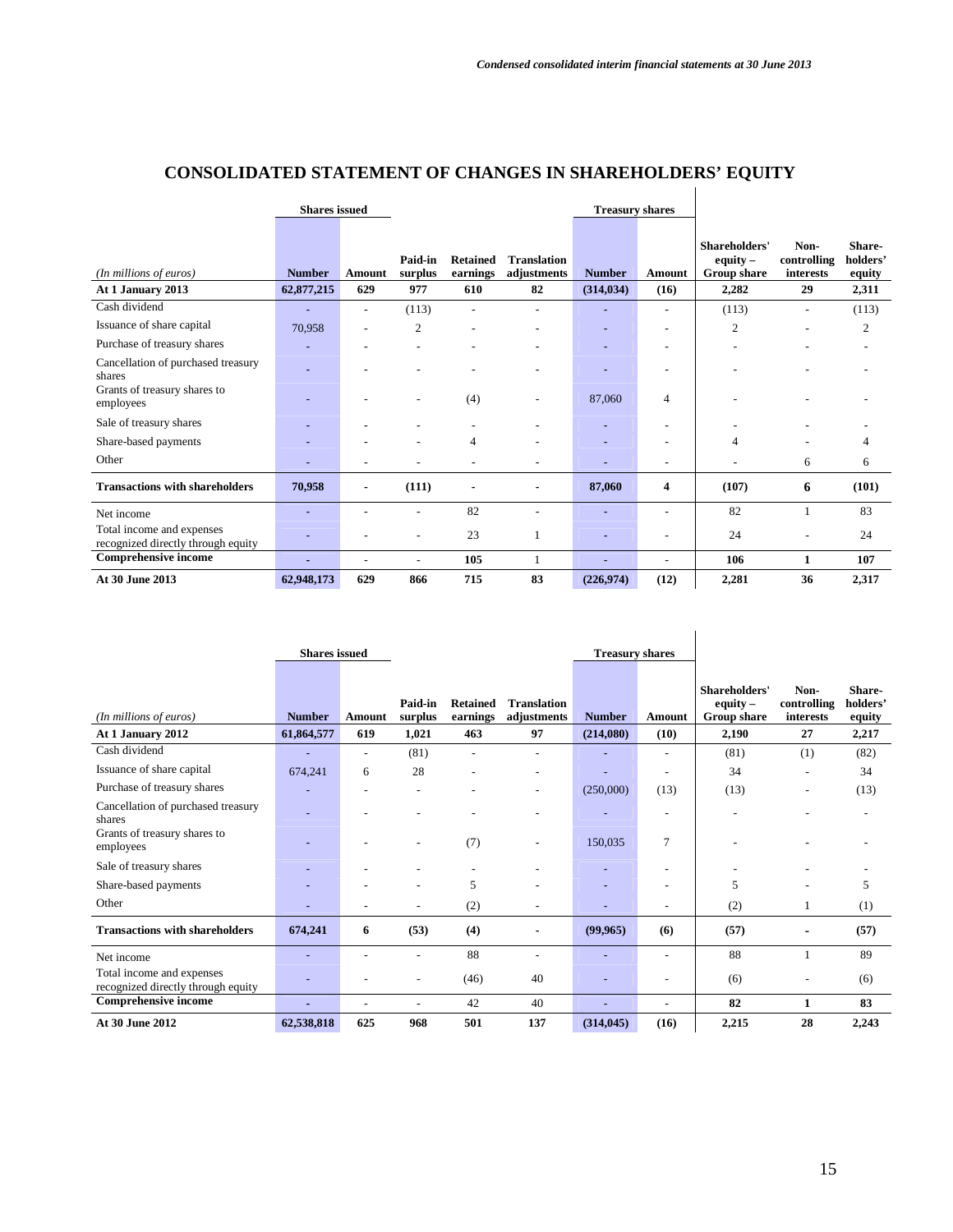# **A. HIGHLIGHTS**

On 27 March 2013, ARKEMA was informed of the opening by the Lyon commercial court of insolvency proceedings with continuation of business for a six-month observation period concerning the company Kem One SAS, which corresponds to the upstream part (chlorine / caustic soda electrolysis and PVC production) of the businesses sold by ARKEMA to the Klesch group in July 2012. In the first quarter of 2013 ARKEMA booked a  $\epsilon$ 125 million exceptional expense corresponding to the Group's exposure in relation to Kem One SAS (receivables on Kem One and warranties granted to third parties).

In a writ received on 12 March 2013, the Klesch group initiated arbitration proceedings against ARKEMA regarding the sale of its vinyls activities, which have now become Kem One, seeking damages amounting to €310 million. ARKEMA, which vigorously refutes these unfounded claims, has launched all necessary initiatives to defend its rights and prove its good faith before the relevant authorities, and has full confidence in its ability to demonstrate this.

### **B. ACCOUNTING POLICIES**

Arkema S.A. is a French limited liability company (*société anonyme*) with a Board of Directors, subject to the provisions of book II of the French Commercial Code and all other legal provisions applicable to French commercial companies. The company's head office is at 420 rue d'Estienne d'Orves, 92700 Colombes (France). It was incorporated on 31 January 2003 and the shares of Arkema S.A. have been listed on the Paris stock exchange (Euronext) since 18 May 2006.

### **Basis for preparation**

ARKEMA's condensed consolidated interim financial statements at 30 June 2013 were prepared under the responsibility of the Chairman and CEO of Arkema S.A. and were approved by the Board of Directors of Arkema S.A. on 31 July 2013.

The condensed consolidated interim financial statements at 30 June 2013 were prepared in compliance with IAS 34 "Interim financial reporting" and established in accordance with the IFRSs (International Financial Reporting Standards) issued by the IASB (International Accounting Standards Board) and the IFRSs adopted by the European Union at 30 June 2013. As condensed interim financial statements, they do not incorporate all of the disclosures required in full financial statements and must thus be read in conjunction with the consolidated financial statements for the year ended 31 December 2012.

The accounting framework and standards adopted by the European Union can be consulted on the following website: *http://ec.europa.eu/internal\_market/accounting/ias/index\_en.htm.*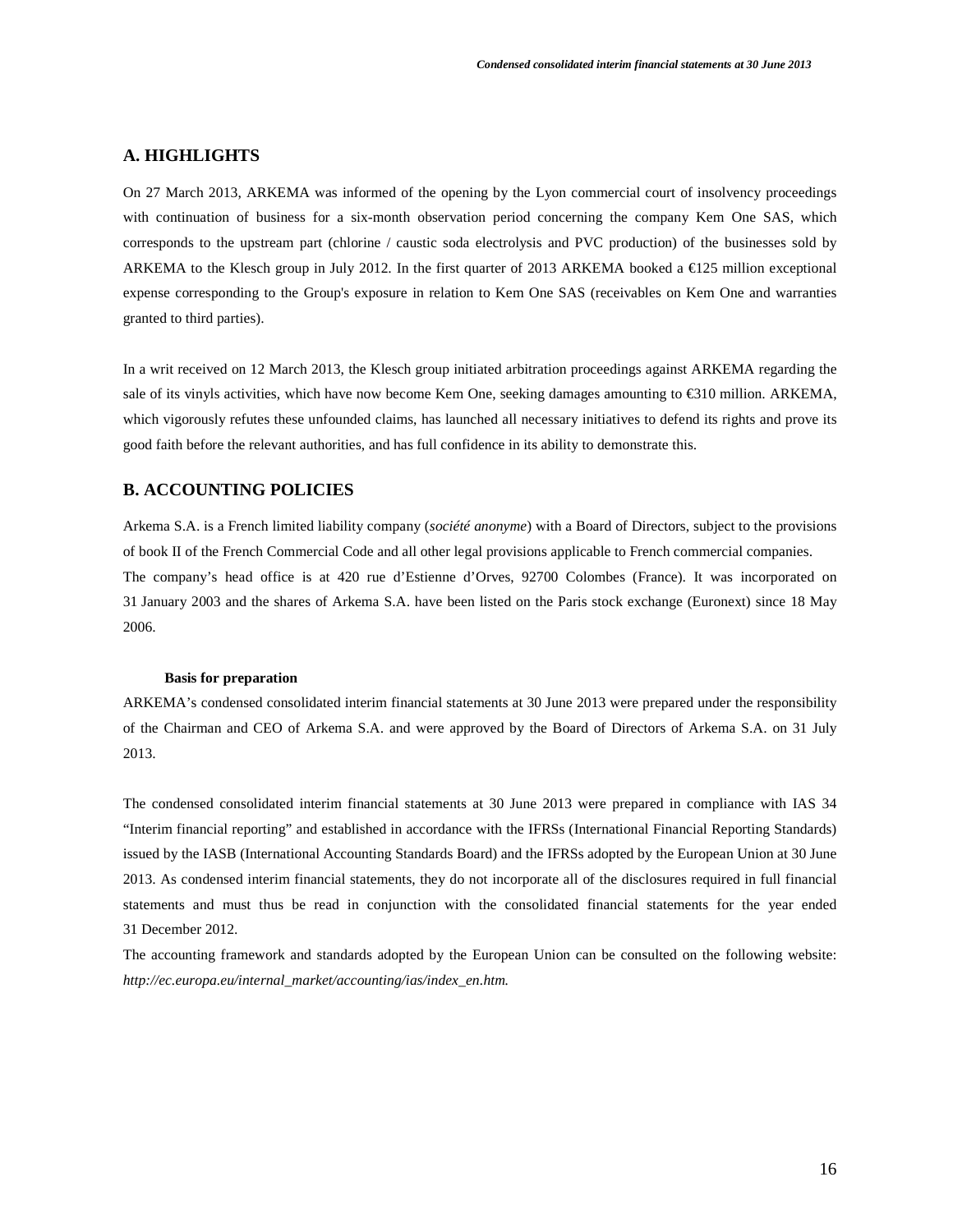## **Changes in IFRSs and interpretations**

The accounting policies applied in preparing the consolidated financial statements at 30 June 2013 are identical to those used in the consolidated financial statements at 31 December 2012, except for IFRS standards, amendments and interpretations, as adopted by the European Union and the IASB, that are obligatorily applicable for accounting periods commencing on or after 1 January 2013 (and which had not been applied early by the Group), namely:

| Amendments to IFRS 1 | First-time Adoption of International Financial Reporting Standards - Severe Hyperinflation and |
|----------------------|------------------------------------------------------------------------------------------------|
|                      | Removal of Fixed Dates for First-time Adopters                                                 |
| Amendments to IFRS 1 | Government loans                                                                               |
| Amendments to IFRS 7 | Disclosures – Offsetting financial assets and financial liabilities                            |
| <b>IFRS 13</b>       | Fair value measurement                                                                         |
| Amendments to IAS 1  | Presentation of Items of Other Comprehensive Income (OCI)                                      |
|                      | Amendments to IAS 12 Deferred Tax: Recovery of Underlying Assets                               |
| IAS 19 (Revised)     | Employee benefits                                                                              |
| <b>IFRIC 20</b>      | Stripping Costs in the Production Phase of a Surface Mine                                      |
|                      | Annual improvements to IFRS (published in May 2012)                                            |

The application of these standards, amendments and interpretations does not have any significant impact on the Group's consolidated financial statements.

| The following standards, amendments and interpretations published by the IASB and the IFRS IC (IFRS Interpretations |  |
|---------------------------------------------------------------------------------------------------------------------|--|
| Committee) were not yet in force at 1 January 2013 and have not been applied early by the Group:                    |  |

| Amendments to IAS 32                          | <b>Offsetting Financial Assets and Financial Liabilities</b>    | Adopted by the European Union on<br>28 December 2012 |
|-----------------------------------------------|-----------------------------------------------------------------|------------------------------------------------------|
| Amendments to IAS 36                          | Recoverable amount disclosures for non-financial<br>assets      | Not adopted by the European<br>Union at 30 June 2013 |
| Amendments to IAS 39                          | Novation of Derivatives and Continuation of Hedge<br>Accounting | Not adopted by the European<br>Union at 30 June 2013 |
| Amendments to IFRS 9<br>and IFRS 7            | Mandatory effective date and transition disclosures             | Not adopted by the European<br>Union at 30 June 2013 |
| Amendments to IFRS 10.<br>IFRS 11 and IFRS 12 | Transition guidance for IFRS 10, IFRS 11 and<br><b>IFRS 12</b>  | Adopted by the European Union on<br>5 April 2013     |
| Amendments to IFRS 10,<br>IFRS 12 and IAS 27  | Investment entities                                             | Not adopted by the European<br>Union at 30 June 2013 |
| IFRS 10                                       | Consolidated financial statements                               | Adopted by the European Union on<br>28 December 2012 |
| <b>IFRS 11</b>                                | Joint arrangements                                              | Adopted by the European Union on<br>28 December 2012 |
| IFRS 12                                       | Disclosure of interests in other entities                       | Adopted by the European Union on<br>28 December 2012 |
| IFRIC 21                                      | Levies                                                          | Not adopted by the European<br>Union at 30 June 2013 |
| IAS 27 (Revised)                              | Separate financial statements                                   | Adopted by the European Union on<br>28 December 2012 |
| IAS 28 (Revised)                              | Investments in associates and joint ventures                    | Adopted by the European Union on<br>28 December 2012 |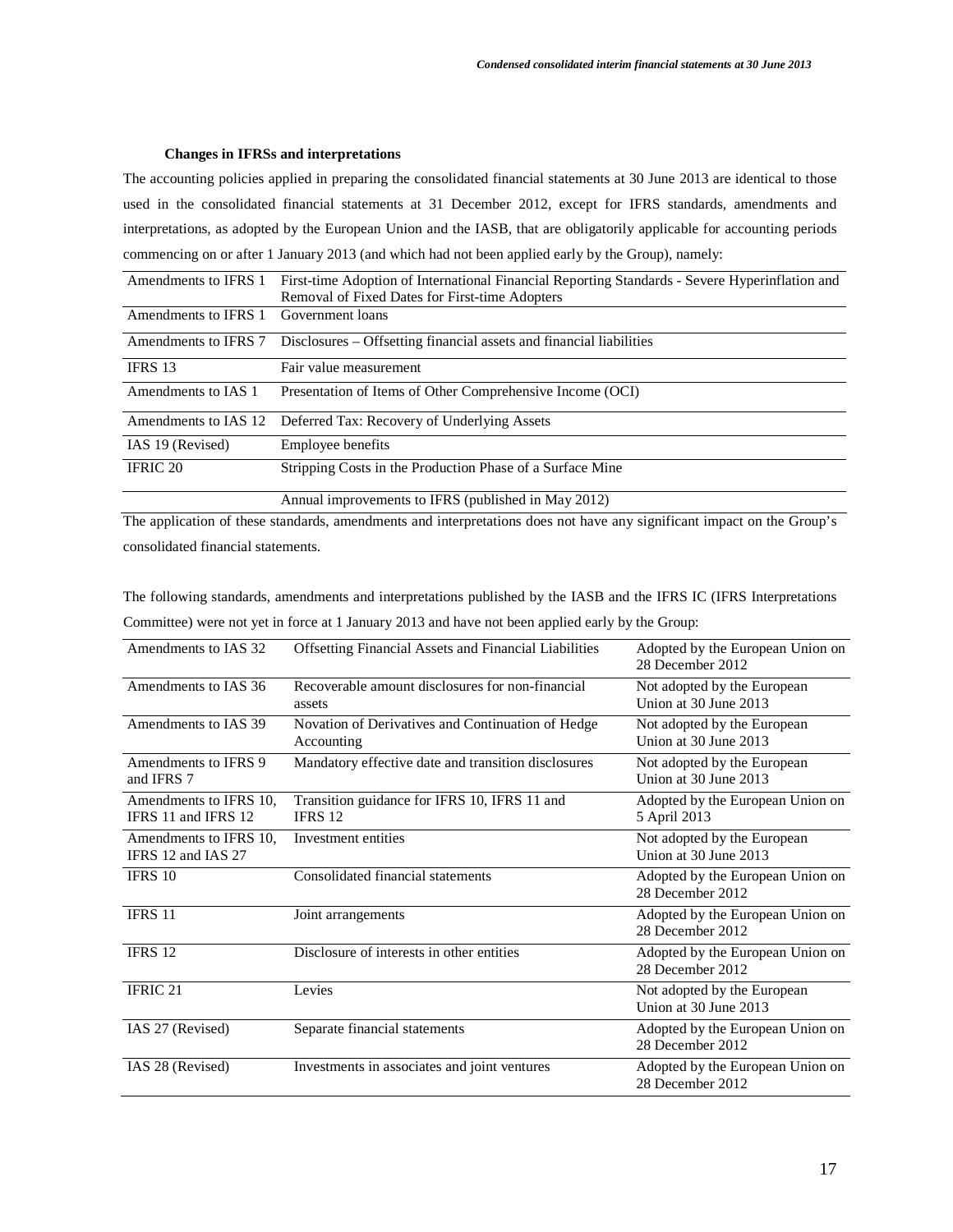The Group does not expect any significant impact to result from application of IFRS 10, 11, 12, IAS 27 (revised) or IAS 28 (revised), applicable from 1 January 2014. The impact of the other standards, amendments and interpretations are currently being analyzed.

#### **Use of assumptions**

Preparation of the interim consolidated financial statements in accordance with IFRS requires Group management to make estimates and determine assumptions that can have an impact on the amounts recognized in assets and liabilities at the balance sheet date, and have a corresponding impact on the income statement. Management made its estimates and determined its assumptions on the basis of past experience and taking into account different factors considered to be reasonable for the valuation of assets and liabilities. Use of different assumptions could have a material effect on these valuations. The main assumptions made by management in preparing the financial statements are those used for measuring the recoverable value of property, plant and equipment and intangible assets, pension benefit obligations, deferred taxes and provisions. The disclosures provided concerning contingent assets and liabilities at the date of preparation of the consolidated financial statements also involve the use of estimates.

#### **Impact of seasonality**

ARKEMA's standard pattern of business exposes the Group to seasonality effects. Various characteristics contribute to these effects:

- demand for products manufactured by ARKEMA is generally weaker in the summer months (July-August) and in December, notably as a result of the slowdown in industrial activity observed primarily in France and the rest of Europe;
- in some of ARKEMA's businesses, particularly those serving the paints, coatings and refrigeration markets, the level of sales is generally higher in the first half of the year than in the second half;
- major maintenance turnarounds at ARKEMA's production plants have an influence on seasonality.

Seasonality effects observed in the past are not necessarily representative of future trends, but they could have a material influence on the changes in results and working capital between the different quarters of the financial year.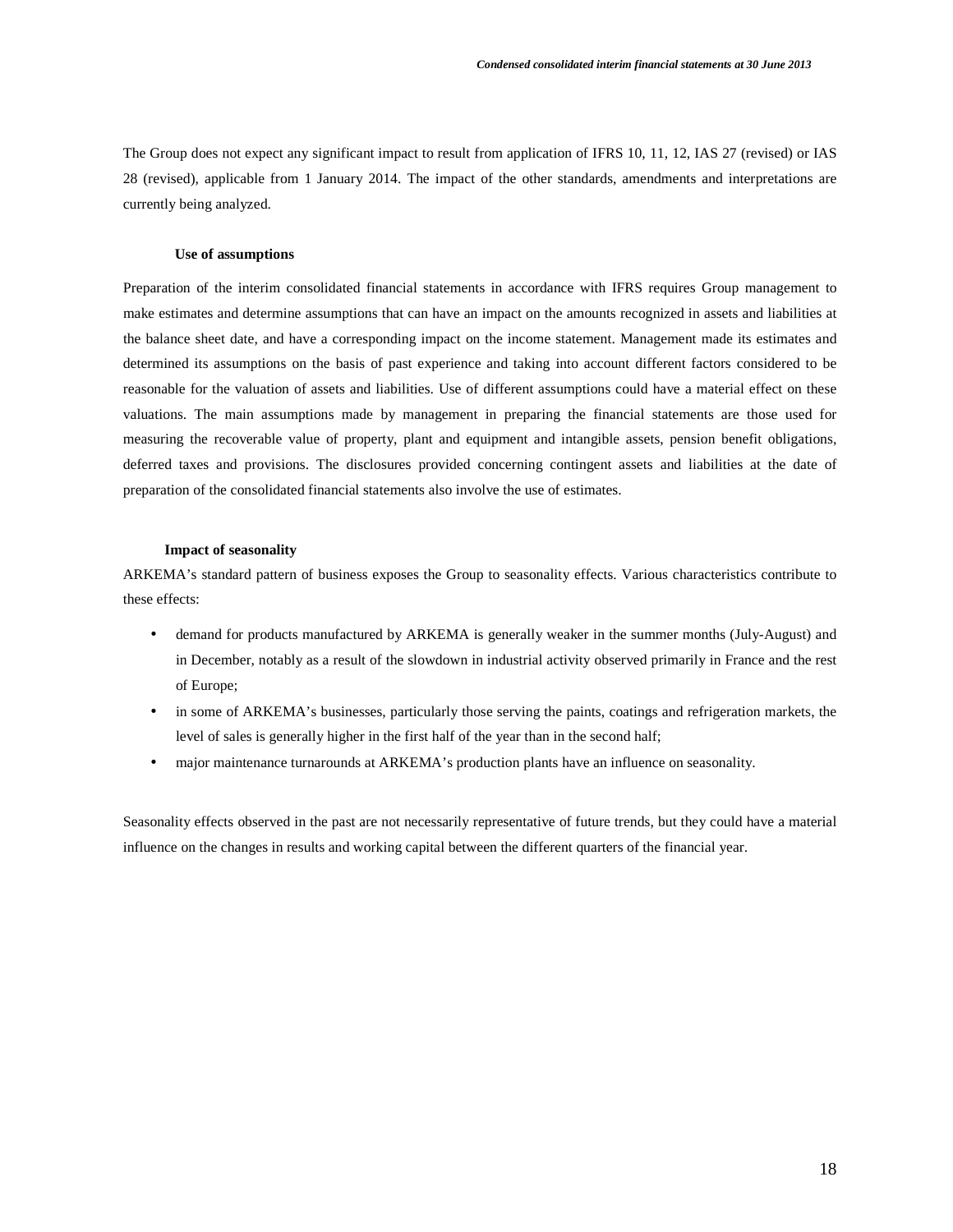# **C. NOTES TO THE CONSOLIDATED FINANCIAL STATEMENTS**

#### **1 Information by business segment**

As required by IFRS 8, "Operating Segments", segment information for the Group is presented in accordance with the business segments identified in the internal reports that are regularly reviewed by general management in order to allocate resources and assess financial performance.

ARKEMA has three business segments: High Performance Materials, Industrial Specialties and Coating Solutions. Two members of the Executive Committee supervise these segments; they report directly to the Chairman and CEO, the Group's chief operating decision-maker as defined by IFRS 8, and are in regular contact with him for the purpose of discussing their sector's operating activity, financial results, forecasts and plans.

- High Performance Materials includes the following business units: Technical Polymers, Filtration and Adsorption (Ceca) and Organic Peroxides. High Performance Materials provide innovative solutions with high value added, used in varied sectors such as transportation, oil extraction, renewable energies (photovoltaics, lithium-ion batteries), consumer goods (beauty products, sports equipment, packaging, etc), electronics, construction, coatings and water treatment.
- Industrial Specialties groups the following business units: Thiochemicals, Fluorochemicals, PMMA and Hydrogen Peroxide. These integrated industrial niche markets on which ARKEMA is among the world leaders concern products used in several industrial sectors such as production of cold (refrigeration and air conditioning), oil and gas, paper pulp, animal nutrition, electronics and the automotive industry.
- Coating Solutions comprises the following business units: Acrylics, Coatings Resins, Rheology Additives (Coatex) and UV-curing resins (Sartomer). This segment proposes solutions for decorative paints, industrial coatings, adhesives and high-growth acrylic applications (superabsorbers for disposable nappies, water treatment, oil and gas extraction).

Functional and financial activities which cannot be directly allocated to operational activities (notably certain research costs and central costs) are brought together in a Corporate segment.

Operating income and assets of continuing operations are allocated between business segments prior to inter-segment adjustments. Sales prices between segments approximate market prices.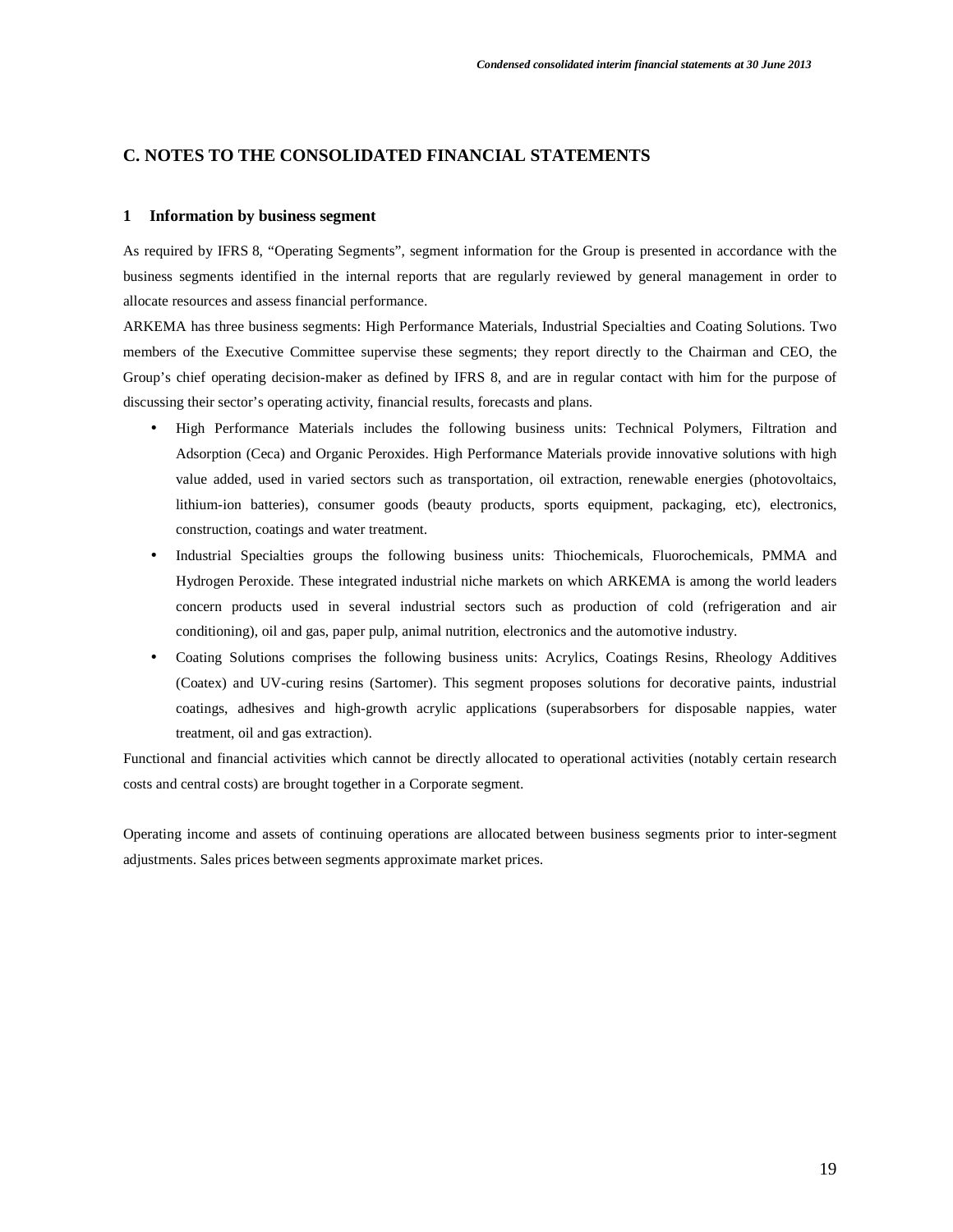| $1st$ half 2013<br>(In millions of euros)                         | High<br>Performance<br>Materials | Industrial<br><b>Specialties</b> | Coating<br><b>Solutions</b> | Corporate | <b>Total</b> |
|-------------------------------------------------------------------|----------------------------------|----------------------------------|-----------------------------|-----------|--------------|
| Non-Group sales                                                   | 925                              | 1,079                            | 1,164                       | 24        | 3,192        |
| Inter segment sales                                               | 6                                | 52                               | 42                          |           |              |
| <b>Total sales</b>                                                | 931                              | 1,131                            | 1,206                       | 24        |              |
| <b>EBITDA</b>                                                     | 163                              | 218                              | 161                         | (35)      | 507          |
| Depreciation and amortization                                     | (51)                             | (57)                             | (45)                        | (1)       | (154)        |
| Recurring operating income                                        | 112                              | 161                              | 116                         | (36)      | 353          |
| Other income and expenses                                         | (7)                              | $\overline{\phantom{a}}$         | (5)                         | (128)     | (140)        |
| <b>Operating income</b>                                           | 105                              | 161                              | 111                         | (164)     | 213          |
| Equity in income of affiliates                                    | ٠                                | ۰                                | ۰                           | 3         | 3            |
| Intangible assets and property, plant, and<br>equipment additions | 31                               | 85                               | 45                          | 13        | 174          |
| - including: Recurring capital expenditure                        | 27                               | 35                               | 44                          | 13        | 119          |

The table below excludes discontinued activities.

| $1st$ half 2012<br>(In millions of euros)                         | High<br>Performance<br>Materials | Industrial<br><b>Specialties</b> | Coating<br><b>Solutions</b> | Corporate | <b>Total</b> |
|-------------------------------------------------------------------|----------------------------------|----------------------------------|-----------------------------|-----------|--------------|
| Non-Group sales                                                   | 1,106                            | 1,098                            | 1,126                       | 12        | 3,342        |
| Inter segment sales                                               | 12                               | 66                               | 48                          | ٠         |              |
| <b>Total sales</b>                                                | 1,118                            | 1,164                            | 1,174                       | 12        |              |
| <b>EBITDA</b>                                                     | 211                              | 222                              | 156                         | (30)      | 559          |
| Depreciation and amortization                                     | (53)                             | (56)                             | (40)                        | (1)       | (150)        |
| Recurring operating income                                        | 158                              | 166                              | 116                         | (31)      | 409          |
| Other income and expenses                                         | (25)                             | 4                                | (3)                         | (1)       | (25)         |
| <b>Operating income</b>                                           | 133                              | 170                              | 113                         | (32)      | 384          |
| Equity in income of affiliates                                    | ۰                                | ٠                                | ٠                           | 6         | 6            |
| Intangible assets and property, plant, and<br>equipment additions | 49                               | 63                               | 60                          | 8         | 180          |
| - including: Recurring capital expenditure                        | 49                               | 41                               | 51                          | 7         | 148          |

# **2 Information by geographical area**

Non-Group sales are presented on the basis of the geographical location of customers.

| $1st$ half 2013        | France | <b>Rest of</b> | <b>NAFTA</b> | Asia | Rest of the | <b>Total</b> |  |
|------------------------|--------|----------------|--------------|------|-------------|--------------|--|
| (In millions of euros) |        | <b>Europe</b>  | (1)          |      | world       |              |  |
|                        |        |                |              |      |             |              |  |
| Non-Group sales        | 340    | 981            | 1.117        | 611  | 143         | 3.192        |  |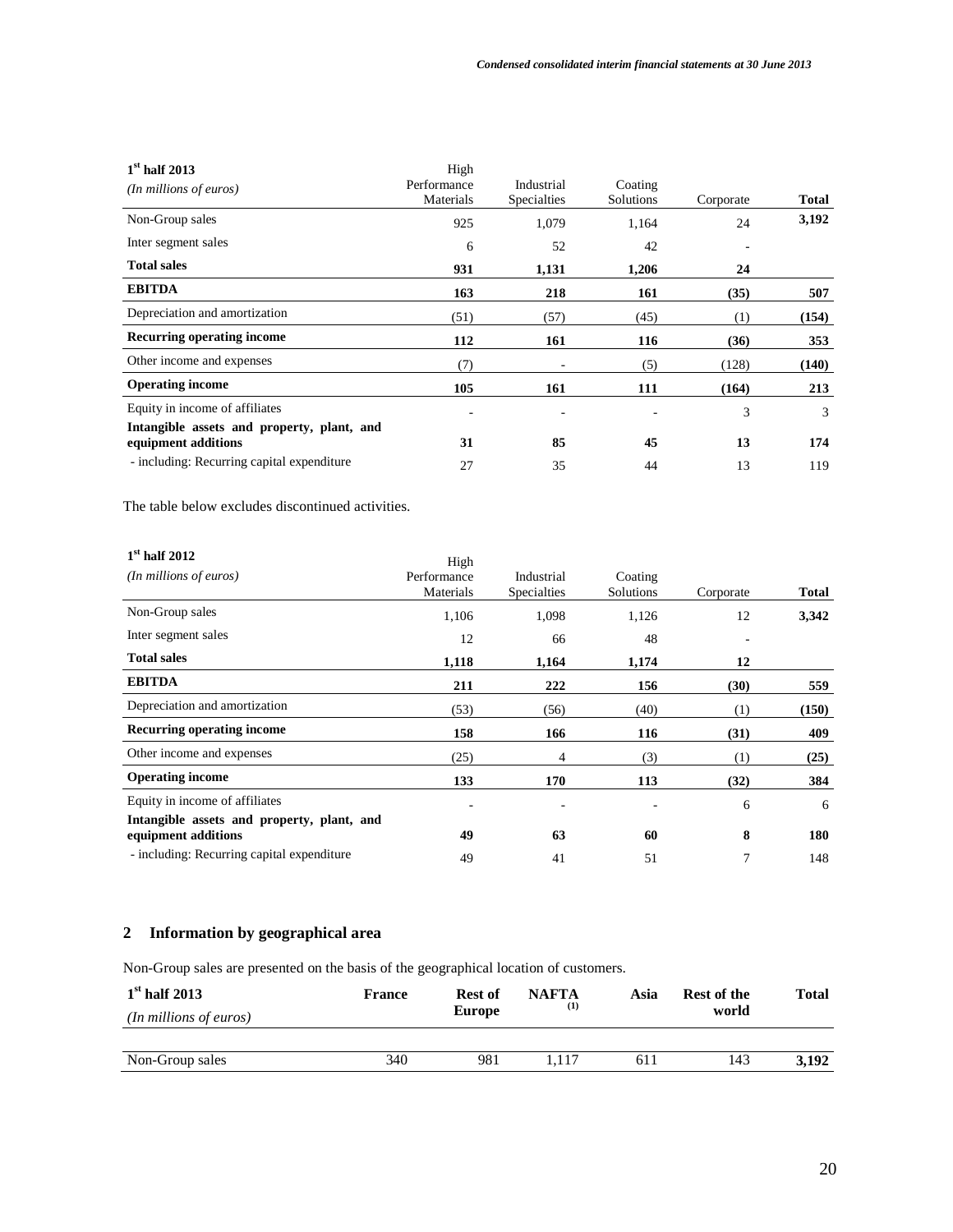| $1st$ half 2012                         | <b>France</b> | Rest of | <b>NAFTA</b> | Asia | <b>Rest of the</b> | Total |  |
|-----------------------------------------|---------------|---------|--------------|------|--------------------|-------|--|
| (In millions of euros)                  | <b>Europe</b> |         | (1)          |      | world              |       |  |
|                                         |               |         |              |      |                    |       |  |
| Non-Group sales                         | 328           | .018    | 1.160        | 674  | 162                | 3.342 |  |
| (1) MAETA, Hoited States, Canada Marias |               |         |              |      |                    |       |  |

(1) NAFTA: United States, Canada, Mexico

## **3 Other income and expenses**

|                                                 | $1st$ half 2013 |                 |                          | $1st$ half 2012 |        |            |
|-------------------------------------------------|-----------------|-----------------|--------------------------|-----------------|--------|------------|
| (In millions of euros)                          | Expenses        | Income          | <b>Net</b>               | Expenses        | Income | <b>Net</b> |
| Restructuring and environmental items           | (6)             |                 | (6)                      | (3)             |        | (2)        |
| Goodwill impairment                             |                 |                 | $\overline{\phantom{a}}$ |                 |        |            |
| Asset impairment (other than goodwill)          |                 |                 | $\overline{\phantom{a}}$ |                 |        |            |
| Litigation and claims                           | (8)             | $\qquad \qquad$ | (8)                      | (16)            | 2      | (14)       |
| Gains (losses) on sales and purchases of assets | (128)           | 2               | (126)                    | (11)            | 2      | (9)        |
| Other                                           |                 |                 |                          |                 |        |            |
| Total other income and expenses                 | (142)           | 2               | (140)                    | (30)            |        | (25)       |

In the first half of 2013, gains and losses on sales and purchases of assets include  $\epsilon$ 125 million corresponding to the provision established after insolvency proceedings began for Kem One SAS.

In the first half of 2012, litigation and claims mainly concern the insurance deductible associated with the incident that occurred at one of the Evonik sites. Gains and losses on sales and purchases of assets include acquisition and selling costs, gains on sales and the difference between the fair value of inventories at acquisition date and their production cost.

## **4 Adjusted net income**

Net income - Group share may be reconciled to adjusted net income as follows:

| (In millions of euros)                       | <b>Notes</b> | $1st$ half 2013 | $1st$ half 2012 |
|----------------------------------------------|--------------|-----------------|-----------------|
| Net income - Group share                     |              | 82              | 88              |
| Other income and expenses                    | (C3)         | 140             | 25              |
| Taxes on other income and expenses           |              | (1)             | (3)             |
| Non-current taxation                         |              |                 |                 |
| Net income of discontinued operations        |              |                 | 164             |
| Adjusted net income of continuing operations |              | 221             | 274             |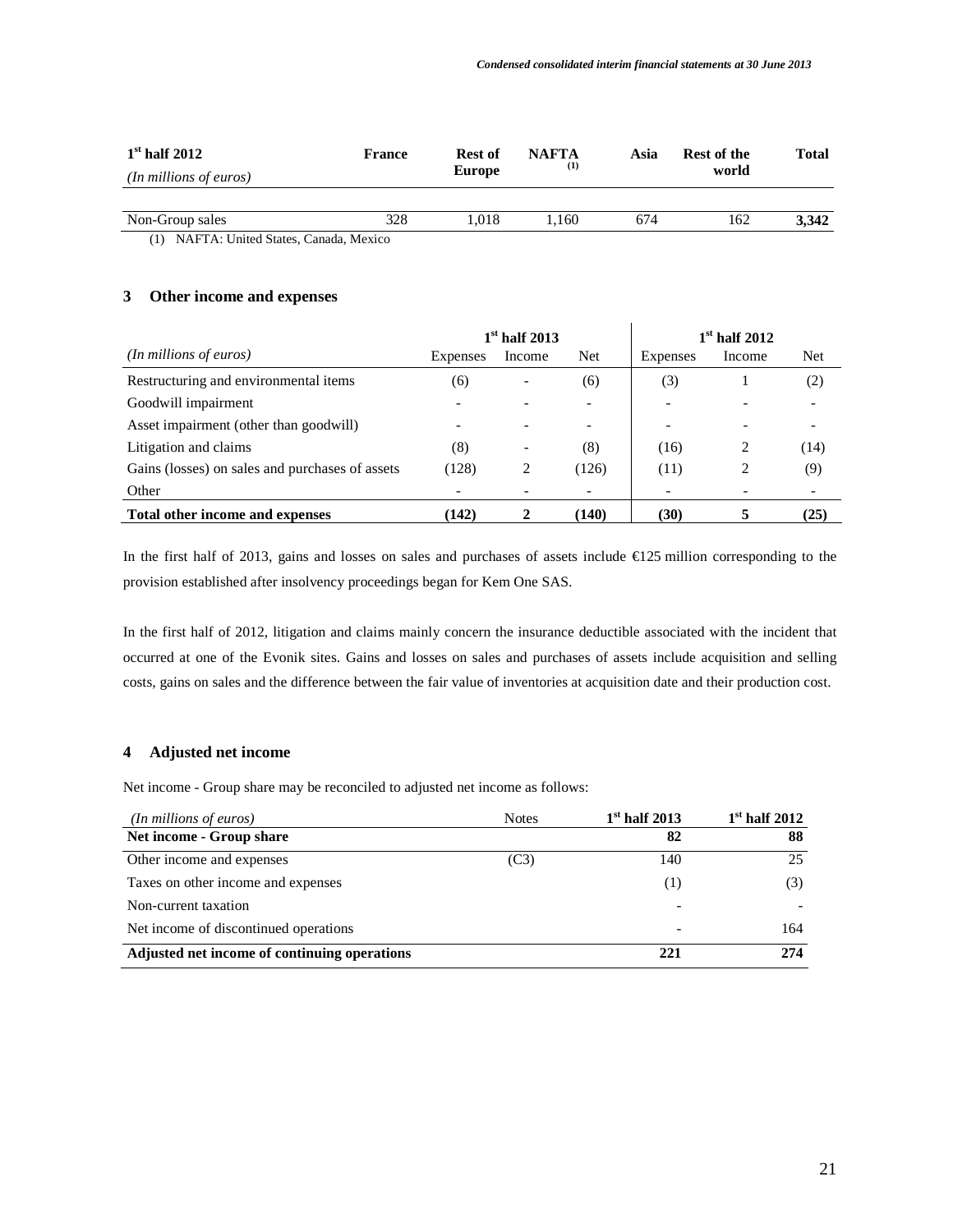# **5 Income taxes**

The income tax expense is broken down as follows:

| (In millions of euros)    | $1st$ half 2013 | $1st$ half 2012 |
|---------------------------|-----------------|-----------------|
| Current income taxes      | (96)            | (107            |
| Deferred income taxes     | (10)            |                 |
| <b>Total income taxes</b> | (106)           | 112             |

The income tax expense amounts to  $\in$ 106 million at 30 June 2013, including  $\in$ 6 million for the CVAE and  $\in$ 3 million relating to the additional income tax contribution due on distributed income (compared with €112 million at 30 June 2012, including €6 million for the CVAE).

# **6 Earnings per share**

|                                                      | $1st$ half 2013 | $1st$ half 2012 |
|------------------------------------------------------|-----------------|-----------------|
| Weighted average number of ordinary shares           | 62,630,259      | 61,954,600      |
| Dilutive effect of stock options                     | 485,152         | 544,703         |
| Dilutive effect of free share grants                 | 286,949         | 164.534         |
| Weighted average number of potential ordinary shares | 63,402,359      | 62,663,837      |

Earnings per share is determined below:

|                                                                    | $1st$ half 2013 | $1st$ half 2012 |
|--------------------------------------------------------------------|-----------------|-----------------|
| Earnings per share $(\epsilon)$                                    | 1.31            | 1.42            |
| Diluted earnings per share $(\epsilon)$                            | 1.29            | 1.40            |
| Earnings per share of continuing operations $(\epsilon)$           | 1.31            | 4.07            |
| Diluted earnings per share of continuing operations $(\epsilon)$   | 1.29            | 4.02            |
| Earnings per share of discontinued operations $(\epsilon)$         |                 | (2.65)          |
| Diluted earnings per share of discontinued operations $(\epsilon)$ |                 | (2.62)          |

Adjusted earnings per share is determined below:

|                                                                           | $1st$ half 2013 | $1st$ half 2012 |
|---------------------------------------------------------------------------|-----------------|-----------------|
| Adjusted earnings per share $(\epsilon)$                                  | 3.53            | 3.36            |
| Diluted adjusted earnings per share $(\epsilon)$                          | 3.49            | 3.32            |
| Adjusted earnings per share of continuing operations $(\epsilon)$         | 3.53            | 4.42            |
| Diluted adjusted earnings per share of continuing operations $(\epsilon)$ | 3.49            | 4.37            |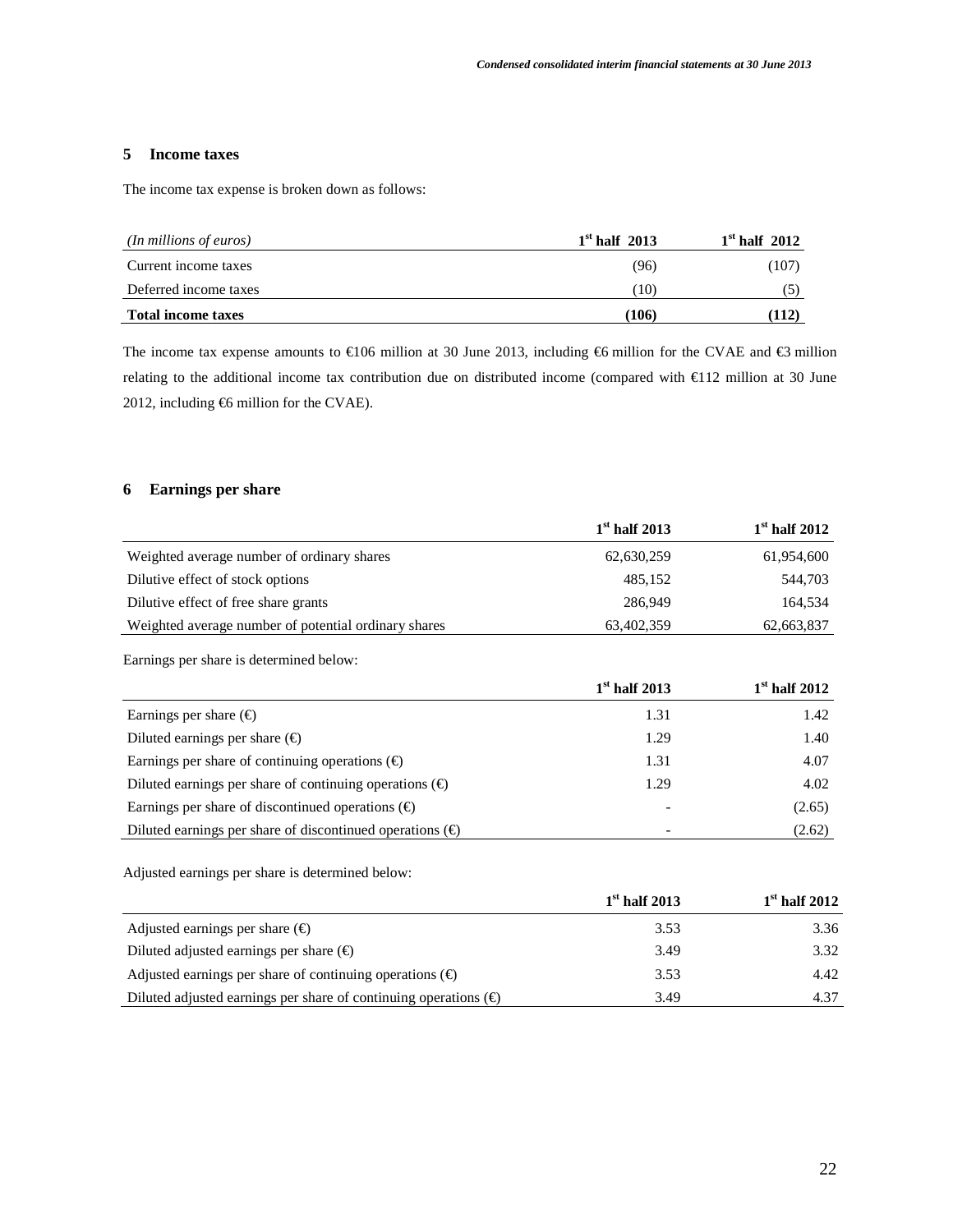# **7 Intangible assets**

### 7.1 Goodwill

| (In millions of euros) | Gross book value | <b>30 June 2013</b><br>Accumulated<br>amortization and<br>impairment | Net book value | 31 December 2012<br>Net book value |
|------------------------|------------------|----------------------------------------------------------------------|----------------|------------------------------------|
| Goodwill               | 1,099            | (427)                                                                | 672            | 670                                |

# 7.2 Other intangible assets

| (In millions of euros)  | Gross book value | <b>30 June 2013</b><br>Accumulated<br>amortization and<br>impairment | Net book value | 31 December 2012<br>Net book value |
|-------------------------|------------------|----------------------------------------------------------------------|----------------|------------------------------------|
|                         |                  |                                                                      |                |                                    |
| Patents                 | 144              | (117)                                                                | 27             | 33                                 |
| Trademarks              | 27               | (3)                                                                  | 25             | 26                                 |
| Software and licences   | 156              | (108)                                                                | 48             | 45                                 |
| Other intangible assets | 359              | (161)                                                                | 197            | 188                                |
| <b>Total</b>            | 686              | (389)                                                                | 297            | 292                                |

# **8 Property, plant & equipment**

| (In millions of euros)              | Gross book value | <b>30 June 2013</b><br>Accumulated<br>depreciation and<br>impairment | Net book value | <b>31 December 2012</b><br>Net book value |
|-------------------------------------|------------------|----------------------------------------------------------------------|----------------|-------------------------------------------|
| Land and buildings                  | 1,339            | (880)                                                                | 459            | 463                                       |
| Complex industrial facilities       | 2,992            | (2, 334)                                                             | 658            | 616                                       |
| Other property, plant and equipment | 1,800            | (1,372)                                                              | 428            | 443                                       |
| Construction in progress            | 332              | (1)                                                                  | 331            | 330                                       |
| <b>Total</b>                        | 6,463            | (4,587)                                                              | 1,876          | 1,852                                     |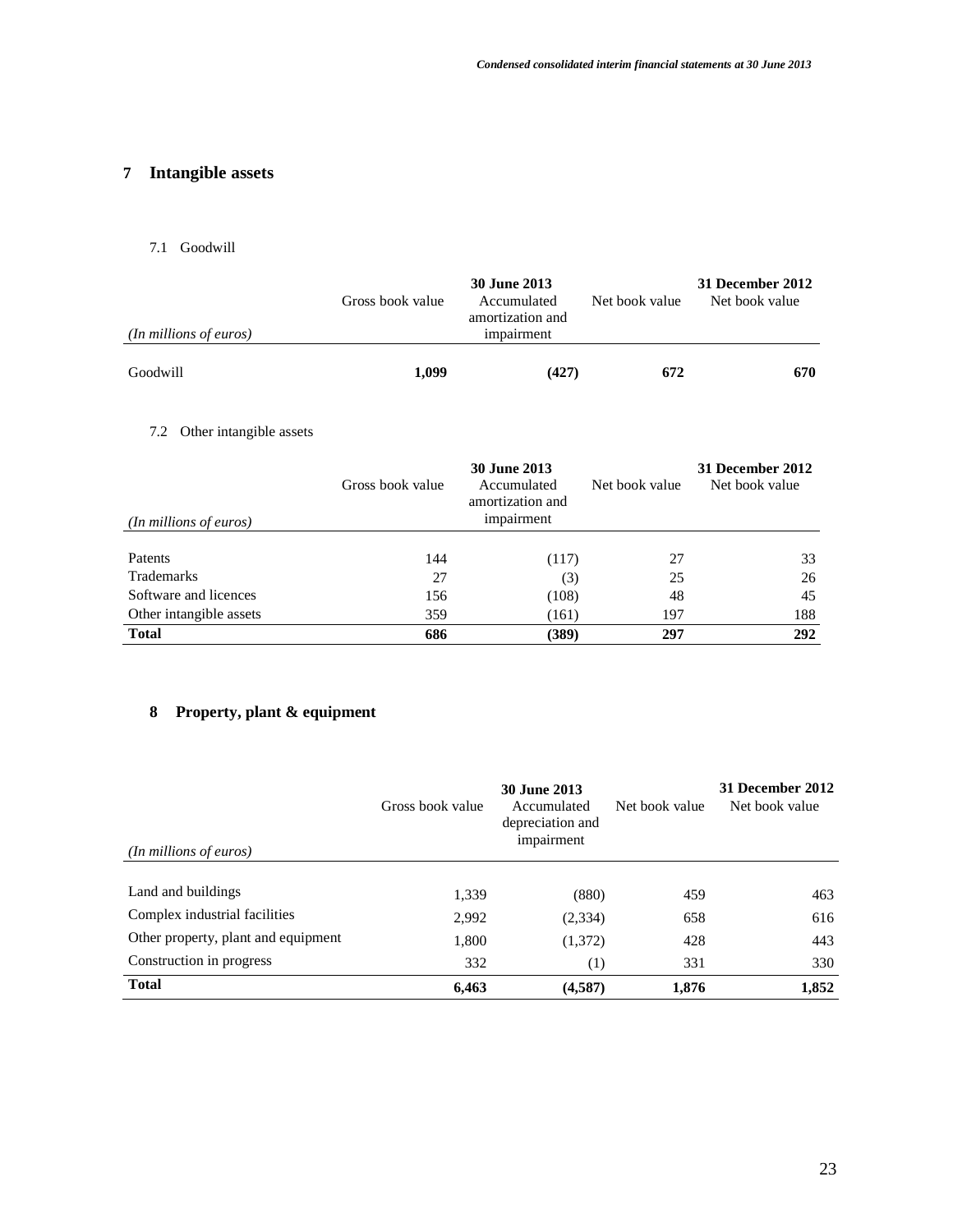# **9 Shareholders' equity**

At 30 June 2013, after the capital increase due to 70,958 options being exercised, Arkema's share capital amounts to €629 million, divided into 62,948,173 shares with anominal value of 10 euros.

#### •Treasury shares

The Company did not buy back any treasury shares during the first half of 2013.

On 5 May 2013, ARKEMA permanently allocated 87,060 free shares to employees in application of plan 2011-01.

### •Dividends

The shareholders' general meeting of 4 June 2013 adopted a resolution proposing to distribute a dividend of €1.80 per share in respect of the 2012 financial year, or a total amount of  $\epsilon$ 113 million. This dividend was paid on 11 June 2013.

#### **10 Provisions for pensions and other employee benefits**

Since the Group had already opted to include actuarial gains and losses in shareholders' equity, the impact of the revision of IAS 19 is negligible.

| (In millions of euros)                              | 30 June 2013 | 31 December 2012 |
|-----------------------------------------------------|--------------|------------------|
| Pension obligations                                 | 294          | $332^*$          |
| Healthcare plans                                    | 50           | $52^*$           |
| <b>Post-employment benefits</b>                     | 344          | 384              |
| Long service awards                                 | 42           | 42               |
| Other long-term benefits                            | 6            | 6                |
| Other long-term benefits                            | 48           | 48               |
| Provisions for pensions and other employee benefits | 392          | 432              |

\* These figures have been restated for the unamortized past service cost as a result of application of IAS 19 (revised). This restatement has no impact on the total provision, as the effects concerning pension obligations and healthcare costs offset each other.

### The discount rates used by ARKEMA are as follows:

| Pension obligations and healthcare plans | Europe (excl. UK) | UK    | USA   |
|------------------------------------------|-------------------|-------|-------|
| At 30 June 2013                          | 3.00%             | 4.40% | 4.85% |
| At 31 December 2012                      | 3.00%             | 4.00% | 3.75% |

The present value of defined benefit obligations at the end of 2012 has been adjusted at 30 June 2013 on the basis of sensitivity analysis tables prepared by the Group's external actuaries in the context of the full year 2012 closing, to take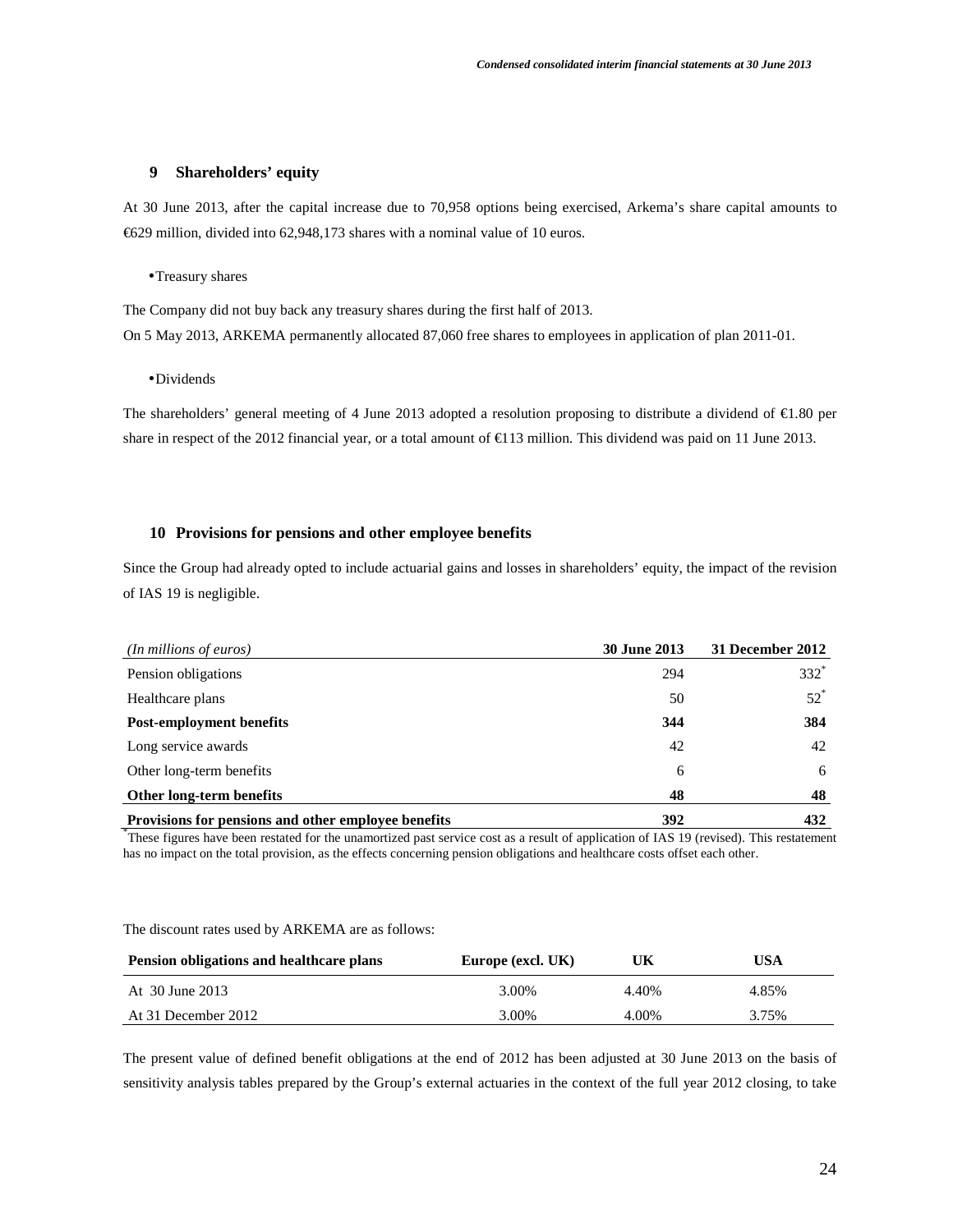account of the change in interest rates over the half-year. The fair value of plan assets was also reassessed on the basis of new valuations at 30 June 2013. The change in discount rates and the revaluation of assets are included in actuarial gains and losses for the period.

| (In millions of euros)                                          | Pension obligations | Healthcare costs | Total post-<br>employment<br>benefits |
|-----------------------------------------------------------------|---------------------|------------------|---------------------------------------|
| Net (asset) liability at 1 January 2013 <sup>*</sup>            | 331                 | 52               | 383                                   |
| Amount of provision recognized in liabilities                   | 332                 | 52               | 384                                   |
| Amount recognized in assets                                     | (1)                 |                  | (1)                                   |
| Operating expense for the period                                | 8                   | $\Omega$         | 8                                     |
| Net interest expense                                            | 5                   |                  | 6                                     |
| Net contributions and benefits paid by the employer             | (12)                | (2)              | (14)                                  |
| Other<br>Actuarial gains and losses recognized in shareholders' |                     |                  | $\theta$                              |
| equity                                                          | (40)                | (1)              | (41)                                  |
| Net (asset) liability at 30 June 2013                           | 292                 | 50               | 342                                   |
| Amount of provision recognized in liabilities                   | 294                 | 50               | 344                                   |
| <b>Amount recognized in assets</b>                              | (2)                 |                  | (2)                                   |

The change in net provisions for post-employment benefits in the first half-year is as follows:

\*Opening figures have been restated for the unamortized past service cost as a result of application of IAS 19 (revised). This restatement has no impact on the total provision, as the effects concerning pension obligations and healthcare costs offset each other.

# **11 Other provisions and other non-current liabilities**

### 11.1 Other non-current liabilities

Other non-current liabilities amount to €45 millionat 30 June 2013 as against €46 million at 31 December 2012.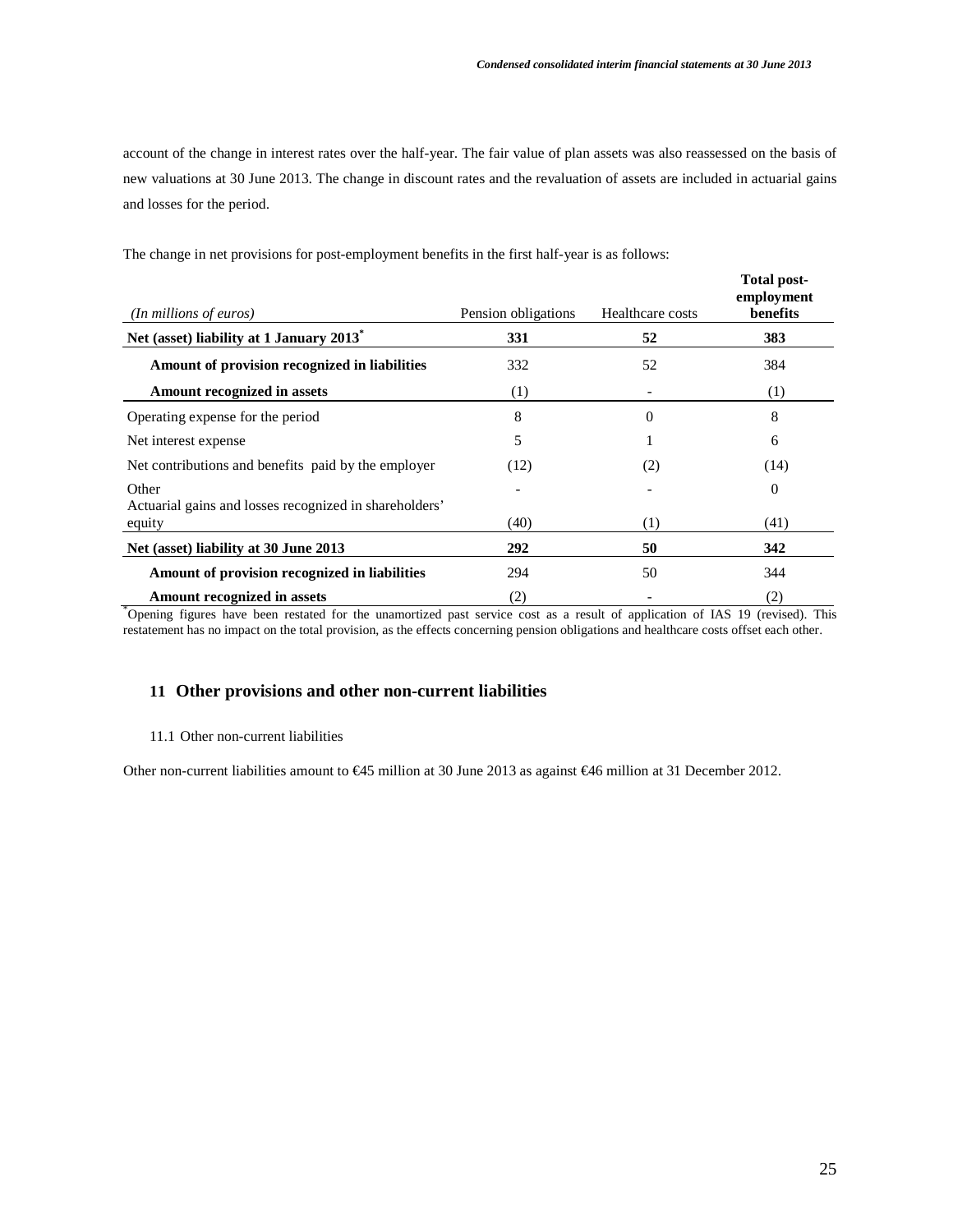## 11.2 Other provisions

| (In millions of euros)                           | <b>Environmental</b><br>contingencies | Restructuring            | Other                    | <b>Total</b> |
|--------------------------------------------------|---------------------------------------|--------------------------|--------------------------|--------------|
| At 1 January 2013                                | 179                                   | 50                       | 171                      | 400          |
| Increases in provisions                          |                                       | 3                        | 70                       | 74           |
| Reversals from provisions on use                 | (12)                                  | (11)                     | (79)                     | (102)        |
| Reversals of unused provisions                   |                                       | ٠                        | (5)                      | (5)          |
| Changes in scope                                 | $\overline{\phantom{a}}$              | $\overline{\phantom{a}}$ |                          |              |
| Translation adjustments                          |                                       |                          | $\overline{\phantom{0}}$ |              |
| Liabilities associated with assets held for sale | $\overline{\phantom{a}}$              | $\overline{\phantom{a}}$ |                          |              |
| At 30 June 2013                                  | 169                                   | 42                       | 157                      | 368          |

In addition, certain provisions are covered by non-current assets (receivables, deposits or pension assets):

| (In millions of euros)                                                  | <b>Environmental</b><br>contingencies | <b>Restructuring</b> | <b>Other</b> | Total |
|-------------------------------------------------------------------------|---------------------------------------|----------------------|--------------|-------|
| Total provisions at 30 June 2013                                        | 169                                   | 42                   | 157          | 368   |
|                                                                         |                                       |                      |              |       |
| Portion of provisions covered by receivables or deposits                | 31                                    | -                    |              | 32    |
| Deferred tax asset related to amounts covered by the Total<br>indemnity | 19                                    |                      |              | 19    |
|                                                                         |                                       |                      |              |       |
| Provisions at 30 June 2013 net of non-current assets                    | 119                                   | 42                   | 156          | 317   |
| For information:                                                        |                                       |                      |              |       |
| Provisions at 1 January 2013 net of non-current assets                  | 123                                   | 50                   | 170          | 343   |

#### 11.2.1Provisions for environmental contingencies

Provisions for environmental contingencies are recognized to cover expenses related to soil and water table clean-up, mainly:

- in France for €81 million (€83 million at 31 December 2012),

- in the United States for €68 million (€76 million at 31 December 2012), of which €49 million in respect of former industrial sites covered 100% by the Total Group indemnity (receivable recognized in "other noncurrent assets" for an amount of  $\epsilon$ 31 million and  $\epsilon$ 9 million of deferred taxes) (see note C15.2 Off-balance sheet commitments / Commitments received).

## 11.2.2 Restructuring provisions

Restructuring provisions are mainly in respect of restructuring measures in France for €38 million (€43 million at 31 December 2012).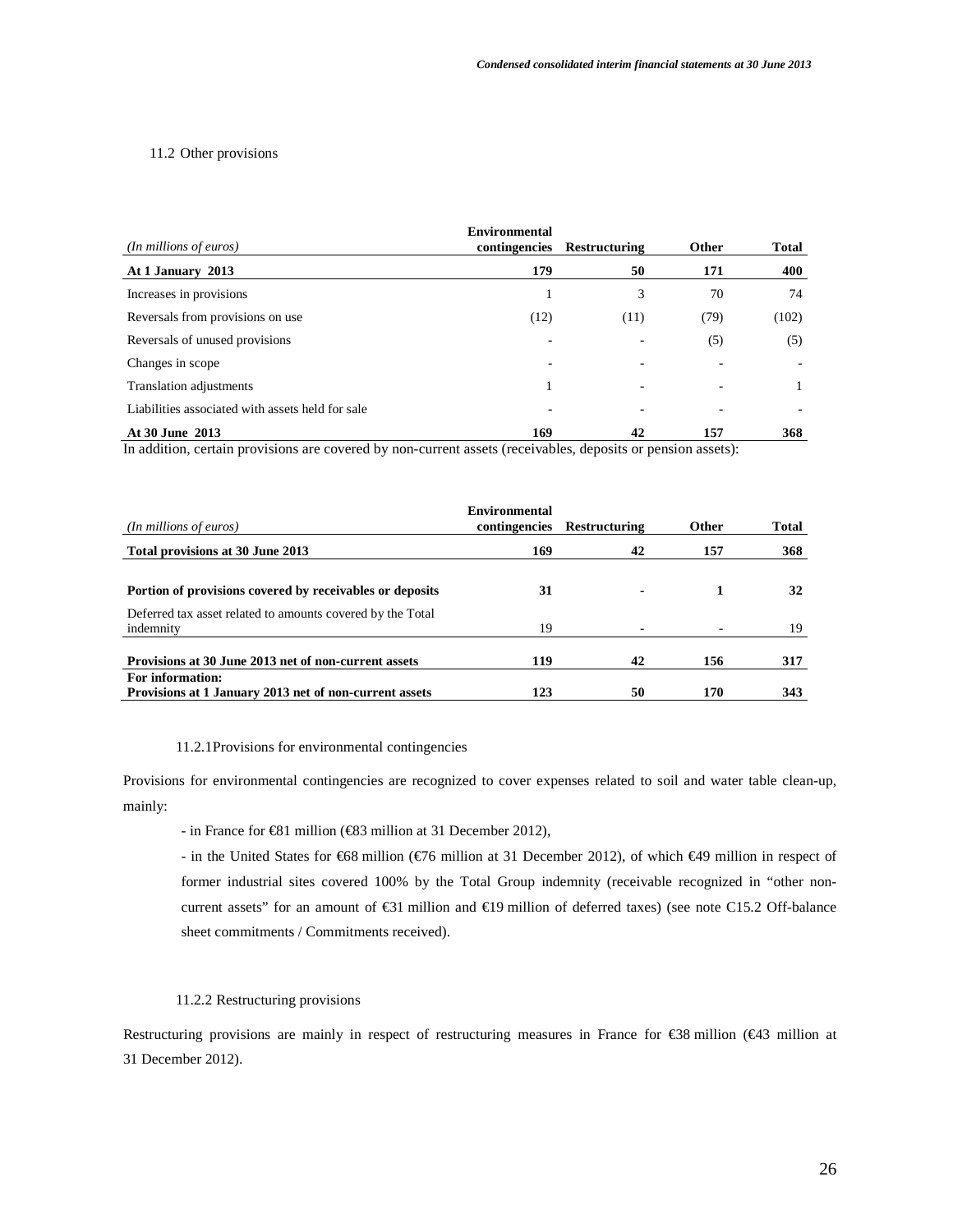### 11.2.3 Other provisions

Other provisions amount to  $E$ 157 million and mainly comprise:

- provisions for labour litigation for  $\epsilon$ 38 million ( $\epsilon$ 9 million at 31 December 2012),
- provisions for commercial litigation and warranties for  $\epsilon$ 51 million ( $\epsilon$ 56 million at 31 December 2012),
- provisions for tax litigation for  $\epsilon$ 26 million ( $\epsilon$ 30 million at 31 December 2012),
- provisions for other risks for  $\epsilon$ 42 million ( $\epsilon$ 46 million at 31 December 2012).

#### **12 Liabilities and contingent liabilities**

Liabilities and contingent liabilities are described in note C21 of the consolidated financial statements at 31 December 2012. This note describes the liabilities and contingent liabilities with an actual or potential significant effect on the Group's consolidated financial statements.

• Kem One

ARKEMA sold its vinyls activities, grouped into the Kem One Group, to the Klesch Group which specializes in development of industrial commodity businesses, with effect from 1 July 2012.

On 27 March 2013, the Lyon commercial court began insolvency proceedings concerning Kem One, with continuation of its business for a six-month observation period. ARKEMA's contribution to finances for the observation period amounts to €68.7 million. Part of this amount corresponds to the payment of contractual sale price adjustments for which provisions were booked in the financial statements at 31 December 2012. The rest corresponds to the provision by ARKEMA to Kem One of certain warranties for third parties throughout the observation period. ARKEMA's exposure in relation to Kem One is estimated at a total €125 million, and ARKEMA has booked an exceptional expense of an equivalent amount in its financial statements.

Klesch has initiated arbitration proceedings against ARKEMA. The Company does not consider it necessary to establish a provision.

### **13 Debt**

### 13.1 Analysis of net debt by category

Group net debt amounts to €1,150 million at 30 June 2013, taking account of cash and cash equivalents of €299 million. It is mainly denominated in euros.

| (In millions of euros) |     | 30 June 2013 31 December 2012 |
|------------------------|-----|-------------------------------|
| <b>B</b> onds          | 988 | 989                           |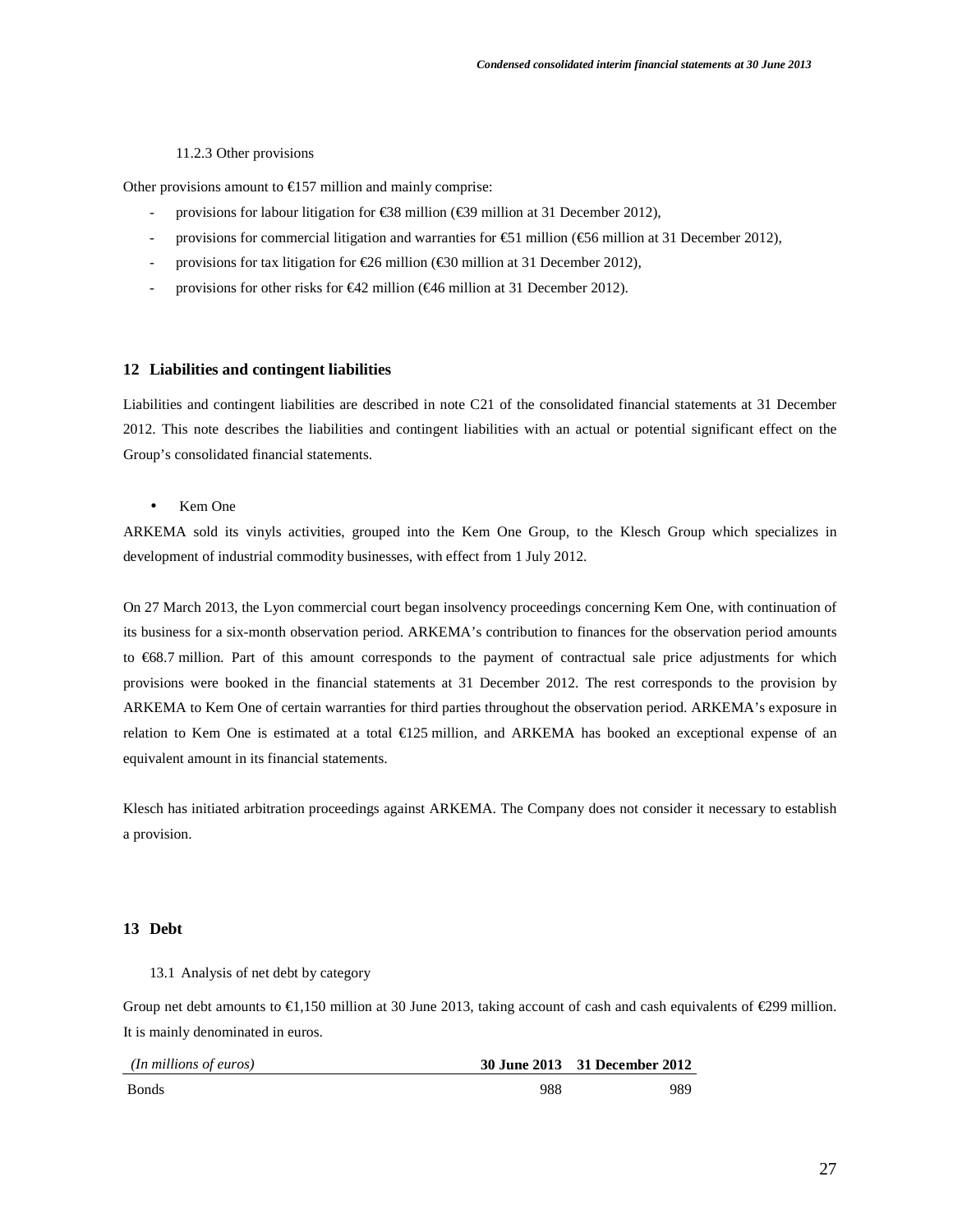| Finance lease obligations  | $\overline{2}$ | 3     |
|----------------------------|----------------|-------|
| <b>Bank</b> loans          | 62             | 59    |
| Other non-current debt     | 16             | 20    |
| Non-current debt           | 1,068          | 1,071 |
| Finance lease obligations  |                |       |
| Syndicated credit facility |                |       |
| Commercial paper           | 160            |       |
| Other bank loans           | 192            | 160   |
| Other current debt         | 29             | 29    |
| <b>Current debt</b>        | 381            | 189   |
| <b>Debt</b>                | 1,449          | 1,260 |
| Cash and cash equivalents  | 299            | 360   |
| Net debt                   | 1,150          | 900   |

# • Bonds

At 30 June 2013, the fair values of the €500 million and €480 million bonds are €543 million and €516 million respectively.

# • Commercial paper

In April 2013 the Group introduced a French Commercial paper (*billet de trésorerie*) programme with a ceiling of €1 billion.

Issues as part of this programme amount to €160 milion at 30 June 2013.

### • Securitization of sales receivables

The securitization programme is in use for an amount of €120 million at 30 June 2013.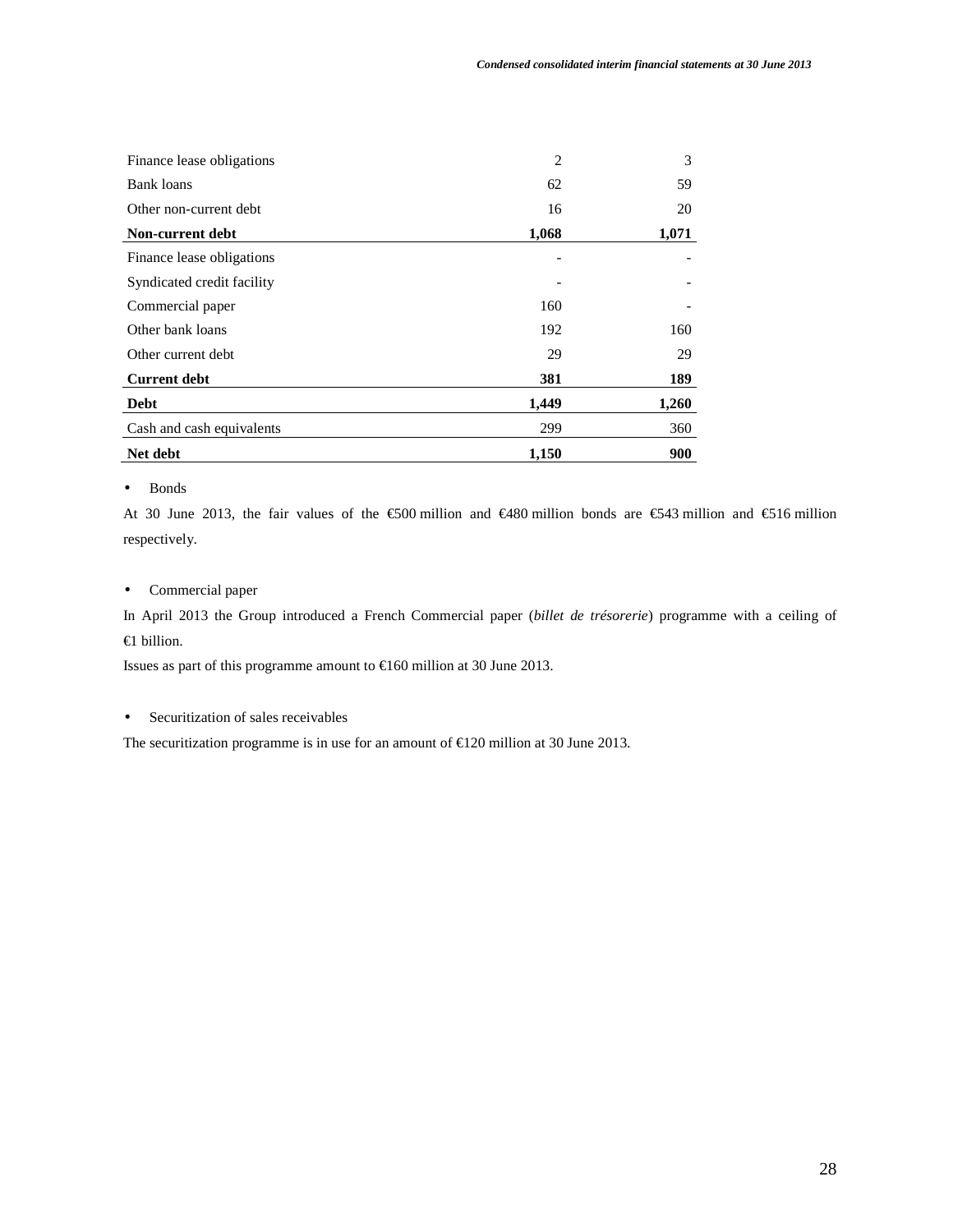# 13.2 Analysis of debt by currency

ARKEMA's debt is mainly denominated in euros.

| (In millions of euros) |       | 30 June 2013 31 December 2012 |
|------------------------|-------|-------------------------------|
| Euros                  | 1,330 | 1,137                         |
| <b>US Dollars</b>      | 9     | 11                            |
| Chinese Yuan           | 98    | 98                            |
| Other                  | 12    | 14                            |
| Total                  | 1.449 | 1,260                         |

# 13.3 Analysis of debt by maturity

The breakdown of debt, including interest costs, by maturity is as follows:

| (In millions of euros) | <b>30 June 2013</b> | 31 December 2012 |
|------------------------|---------------------|------------------|
| Less than 1 year       | 405                 | 211              |
| Between 1 and 2 years  | 52                  | 49               |
| Between 2 and 3 years  | 52                  | 52               |
| Between 3 and 4 years  | 57                  | 53               |
| Between 4 and 5 years  | 566                 | 560              |
| More than 5 years      | 530                 | 575              |
| <b>Total</b>           | 1,662               | 1,500            |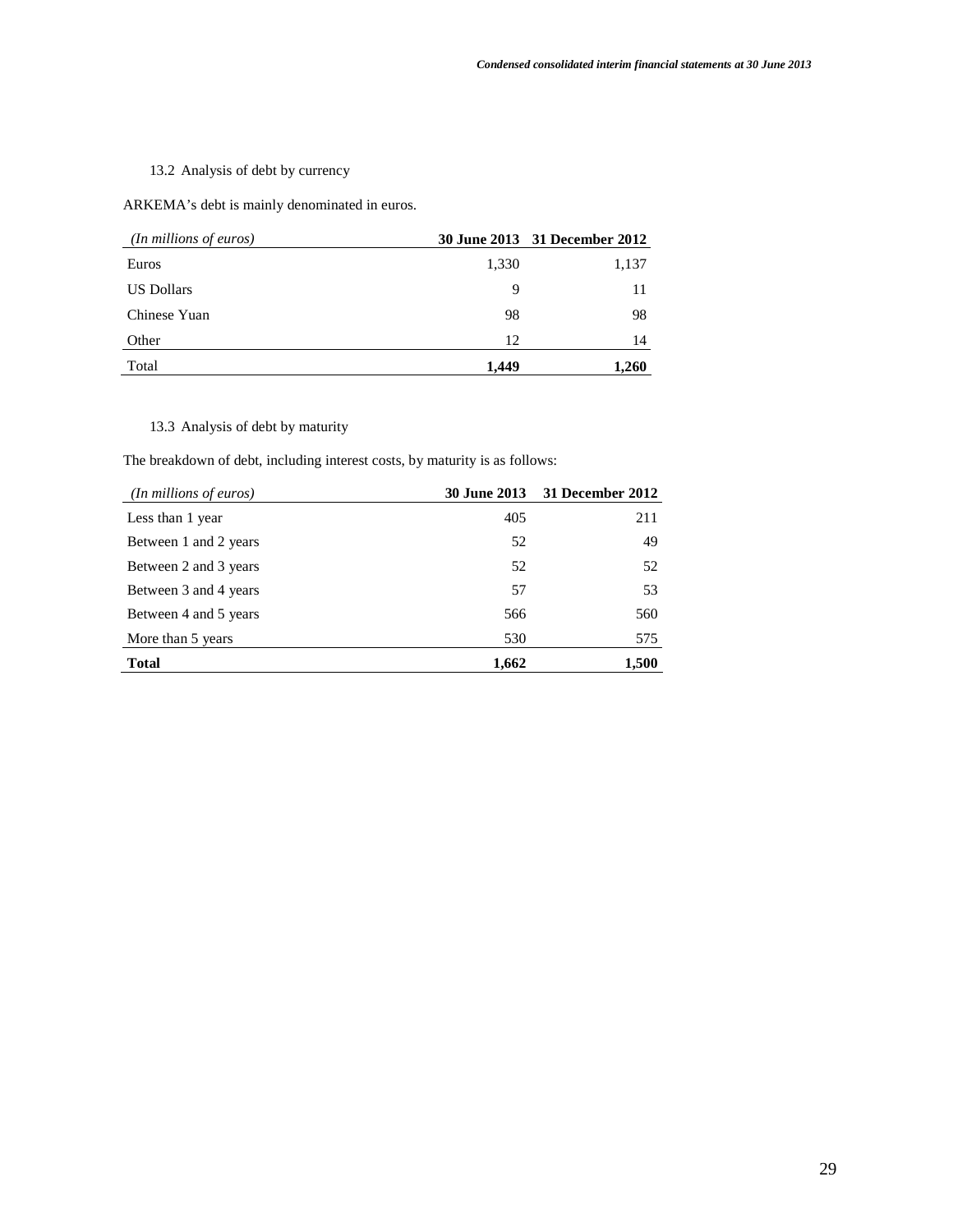### **14 Share-based payments**

### 14.1 Stock options

The Board of Directors has decided not to introduce any further stock option plans.

Movements in the stock option plans granted in previous years and still outstanding at 30 June 2013 are as follows:

|                                                                                                                        | Plan<br>2006 | Plan<br>2007 | Plan<br>2008 | Plan<br>2010-1 | Plan<br>2010-2 | Plan<br>$2011 - 1$ | Plan<br>2011-2 |              |
|------------------------------------------------------------------------------------------------------------------------|--------------|--------------|--------------|----------------|----------------|--------------------|----------------|--------------|
|                                                                                                                        |              |              |              |                |                |                    |                | <b>Total</b> |
| Number of options granted<br>- to corporate officers: Thierry Le                                                       | 540,000      | 600,000      | 460,000      | 225,000        | 225,000        | 105,000            | 105,000        | 2,260,000    |
| Hénaff                                                                                                                 | 55,000       | 70,000       | 52,500       | 35,000         | 35,000         | 29,250             | 29,250         | 306,000      |
| - to the 10 largest beneficiaries*<br><b>Total number of options</b>                                                   | 181,000      | 217,000      | 169,350      | 104,000        | 104,000        | 75,750             | 75,750         | 926,850      |
| exercised                                                                                                              | 490,492      | 398,152      | 215,954      | 30,315         | -              |                    | -              | 1,134,913    |
| - by corporate officers                                                                                                | 50,530       | 24,000       | 24,000       |                |                |                    |                | 98,530       |
| - by the 10 largest beneficiaries*                                                                                     | 178,362      | 158,550      | 40,350       | 26,915         |                |                    | -              | 404,177      |
| Total number of options cancelled                                                                                      | 15,900       | 22,800       | 18,877       | 5,000          | 5,000          |                    |                | 67,577       |
| <b>Number of options</b>                                                                                               |              |              |              |                |                |                    |                |              |
| In circulation at 1 January 2013                                                                                       | 43,858       | 201,298      | 261,827      | 191,485        | 220,000        | 105,000            | 105,000        | 1,128,468    |
| Granted                                                                                                                |              |              |              |                |                |                    |                |              |
| Cancelled                                                                                                              |              |              |              |                |                |                    |                |              |
| Exercised                                                                                                              | 10,250       | 22,250       | 36,658       | 1,800          |                |                    |                | 70,958       |
| In circulation at 30 June 2013<br>* Employee who are not computer officers of Arleans CA an exception Crosse companies | 33,608       | 179,048      | 225,169      | 189,685        | 220,000        | 105,000            | 105,000        | 1,057,510    |

Employees who are not corporate officers of Arkema SA or any other Group company

The amount of the IFRS2 expense recognized in respect of stock options at 30 June 2013 is €0.2 million (€1 million at 30 June 2012).

14.2 Free share grants

No new free share plan was adopted by the Board of Directors during the first half of 2013.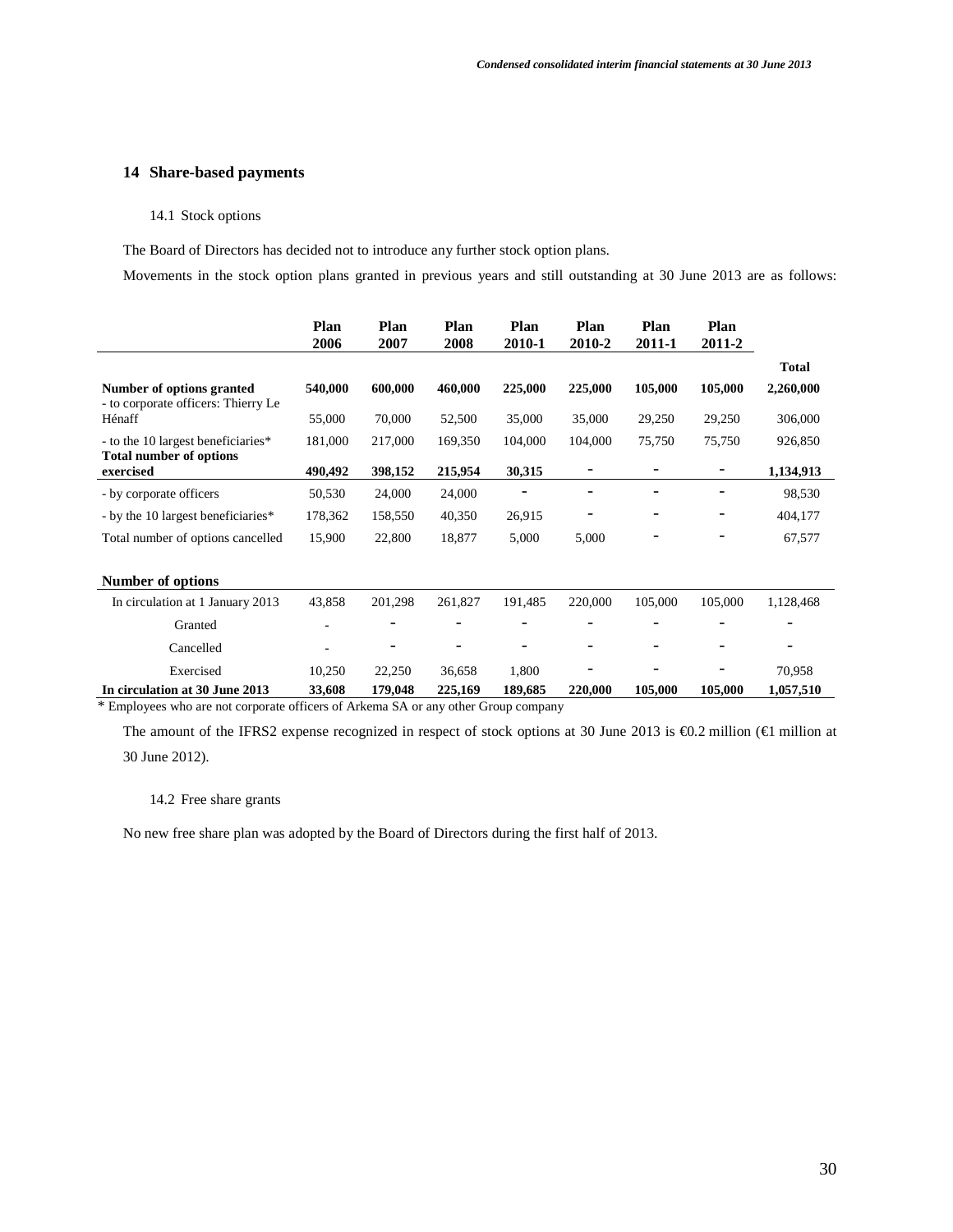|                                                                      | Plan<br>2010-2 | Plan<br>2011-1 | Plan<br>2011-2 | Plan<br>2011-3 | Plan<br>2012-1 | Plan<br>2012-2 | Plan<br>2012-3           |              |
|----------------------------------------------------------------------|----------------|----------------|----------------|----------------|----------------|----------------|--------------------------|--------------|
|                                                                      |                |                |                |                |                |                |                          | <b>Total</b> |
| Number of free shares granted<br>- to corporate officers: Thierry Le | 50,795         | 88,305         | 59,380         | 52,315         | 101,860        | 74,805         | 65,335                   |              |
| Hénaff                                                               | ٠              | 8,200          | 8,200          |                | 13,000         | 13,000         |                          |              |
| - to the 10 largest beneficiaries <sup>7</sup>                       | 8.100          | 24,450         | 24,450         | 14.850         | 36,100         | 36,100         | 16,400                   |              |
| Number of free shares                                                |                |                |                |                |                |                |                          |              |
| In circulation at 1 January 2013                                     | 47.723         | 87.160         | 58,825         | 50.995         | 101.735        | 74,805         | 64.745                   | 485.988      |
| Granted                                                              | ۰              | ٠              |                |                | -              | ۰              | ٠                        |              |
| Cancelled                                                            | 4              | 100            | 100            | ۰              | 230            | 230            | $\overline{\phantom{0}}$ | 664          |
| Definitively granted                                                 | -              | 87,060         | ۰              | ٠              | ٠              | ۰              | ٠                        | 87,060       |
| In circulation at 30 June 2013                                       | 47,719         | $\bf{0}$       | 58,725         | 50,995         | 101.505        | 74.575         | 64,745                   | 398,264      |

Movements in the free share grant plans awarded in previous years and still in force at 30 June 2013 are as follows:

\* Employees who are not corporate officers of Arkema SA or any other Group company

The amount of the IFRS 2 expense recognized in respect of free shares at 30 June 2013 is  $\epsilon$ 4 million ( $\epsilon$ 4 million at 30 June 2012).

## **15 Off-balance sheet commitments**

15.1 Commitments given

## 15.1.1 Off-balance sheet commitments given in the Group's operating activities

The main commitments given are summarized in the table below:

| (In millions of euros)        | <b>30 June 2013</b>      | 31 December 2012         |
|-------------------------------|--------------------------|--------------------------|
| Guarantees granted            | 78                       | 67                       |
| Comfort letters               | $\overline{\phantom{0}}$ | $\overline{\phantom{0}}$ |
| Contractual guarantees        | 14                       | 20                       |
| Customs and excise guarantees | 12                       | 12                       |
| <b>Total</b>                  | 104                      | 99                       |

Guarantees granted are mainly bank guarantees in favour of local authorities and public bodies (state agencies, environmental agencies) in respect of environmental obligations or concerning classified sites.

15.1.2 Contractual commitments related to the Group's operating activities

• Irrevocable purchase commitments

In the normal course of business, ARKEMA signs multi-year purchase agreements for raw materials and energy for the operational requirements of its factories, in order to guarantee the security and continuity of supply. Signature of such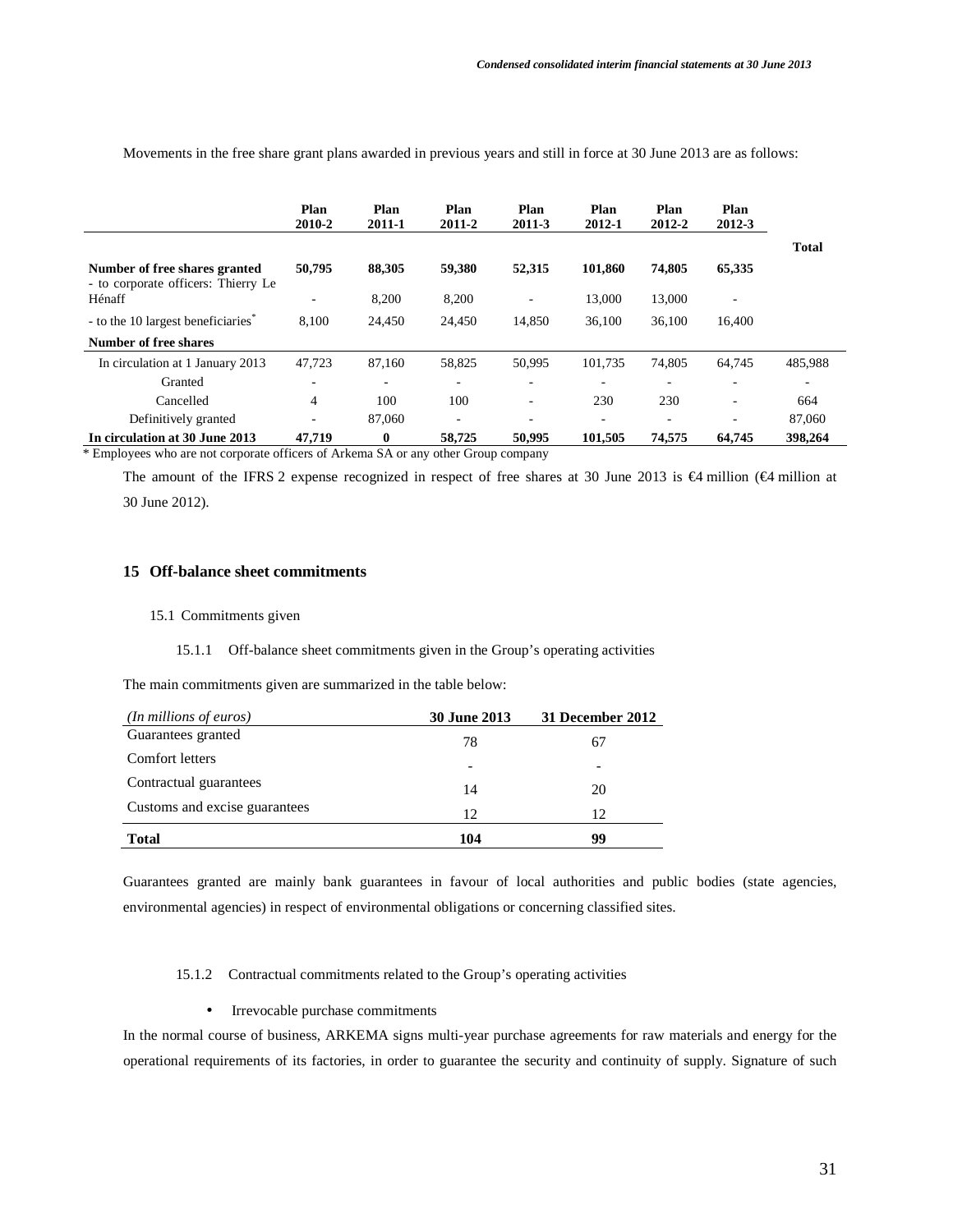contracts over periods initially of 1 to 20 years is a normal practice for companies in ARKEMA's business sector in order to cover their needs.

These purchase commitments are valued taking into account, on a case-by-case basis, ARKEMA's financial commitment to its suppliers, as certain of these contracts include clauses which oblige ARKEMA to take delivery of the minimum volumes as set out in the contract or, otherwise, to pay financial compensation to the supplier. Depending on the case, these commitments are reflected in the purchase agreements in the form of notice periods, indemnification to be paid to the supplier in case of early termination of the contract or "take or pay" type clauses.

The total amount of the Group's financial commitments amounts to €476 million at 30 June 2013 (see maturity schedule below).

| (In millions of euros)             | <b>30 June 2013</b> | 31 December 2012 |
|------------------------------------|---------------------|------------------|
| 2013                               | 73                  | 119              |
| 2014                               | 87                  | 82               |
| 2015                               | 74                  | 71               |
| 2016                               | 65                  | 66               |
| 2017 until expiry of the contracts | 177                 | 182              |
| <b>Total</b>                       | 476                 | 520              |

### • Lease commitments

In the context of its business, ARKEMA has signed lease contracts, of which the majority are operating lease agreements. Lease agreements signed by ARKEMA are mainly in respect of property rental (head offices, land) and transportation equipment (rail cars, containers).

The amounts presented in the table below correspond to the future minimum payments that will need to be made in accordance with these contracts (only the irrevocable portion of future lease payments has been valued).

|                                            | 30 June 2013<br>Non-  |                       | 31 December 2012      | Non-                  |
|--------------------------------------------|-----------------------|-----------------------|-----------------------|-----------------------|
| (In millions of euros)                     | Capitalized<br>leases | capitalized<br>leases | Capitalized<br>leases | capitalized<br>leases |
| 2013                                       | 0                     | 11                    | $\theta$              | 22                    |
| 2014                                       | 0                     | 22                    | $\theta$              | 20                    |
| 2015                                       | $\overline{0}$        | 19                    | $\theta$              | 19                    |
| 2016                                       | $\overline{0}$        | 16                    | $\Omega$              | 16                    |
| 2017 and beyond                            | 2                     | 20                    | 2                     | 19                    |
| Nominal value of future lease payments     | 3                     | 88                    | 3                     | 96                    |
| Finance cost                               | 0                     | <b>NA</b>             |                       | <b>NA</b>             |
| <b>Present value</b><br>NA: not applicable | 3                     | <b>NA</b>             |                       | <b>NA</b>             |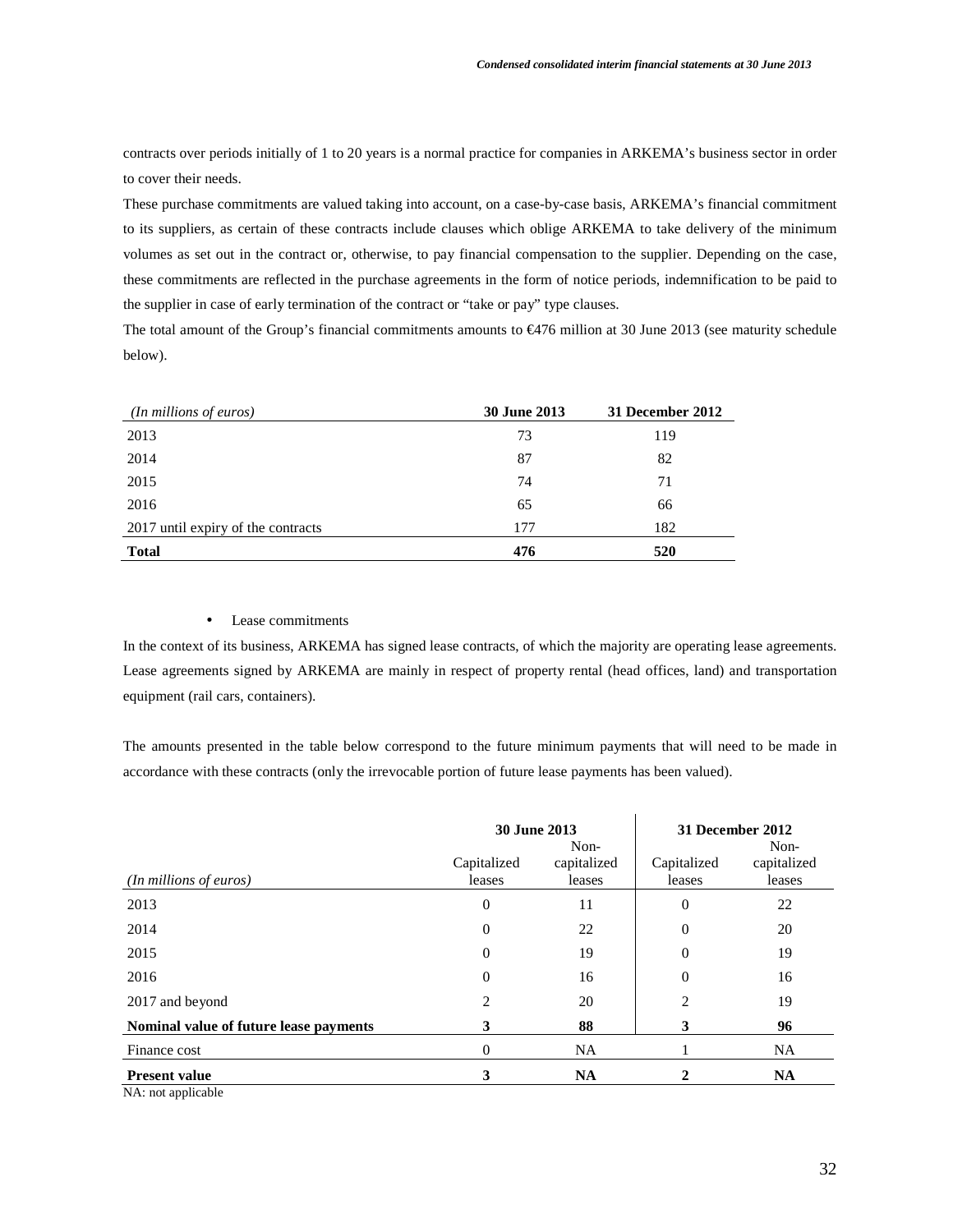15.1.3 Off balance sheet commitments related to changes in the scope of consolidation

#### *Warranties related to sales of businesses*

Sales of businesses sometimes involve the provision of warranties in respect of unrecorded liabilities to the purchaser. ARKEMA sometimes grants such warranties on the sale of businesses. In most cases these warranties are capped and granted for a limited period of time. They are also limited in terms of their coverage to certain types of litigation and claims. In the majority of cases, they cover risks of occurrence of environmentally related claims.

The cumulative residual amount of capped warranties in respect of unrecorded liabilities granted in the past by ARKEMA is €108 million at 30 June 2013 (€108 million at 31 December 2012). This amount is stated net of provisions recognized in the balance sheet in respect of such warranties.

#### 15.1.4 Off-balance sheet commitments related to Group financing

These commitments are described in note C22 to the consolidated financial statements at 31 December 2012 - Debt.

### 15.2 Commitments received

#### *Commitments received from TOTAL in 2006*

In connection with the Spin-Off of Arkema's Businesses, Total S.A. and certain Total companies have extended certain indemnities, or have assumed certain obligations, for the benefit of ARKEMA, relating to (i) certain antitrust litigation, (ii) certain actual or potential environmental liabilities of the Group arising from certain sites in France, Belgium and the United States, the operations on which in the majority of cases have ceased, (iii) certain tax matters, and (iv) the Spin-Off of Arkema's Businesses. These indemnities and obligations are described in the notes to the consolidated financial statements for the year ended 31 December 2012 (note C29.2 Commitments received).

#### **16 Subsequent events**

On 9 July 2013 the works council of Kem One's Fos-sur-Mer site brought an action before the district court of Lyon against Arkema, certain Kem One entities and the Klesch group for alleged fraudulent action between Arkema and Klesch Chemicals. Arkema vigorously contests these allegations, and will defend its interests.

# **D. SCOPE OF CONSOLIDATION AT 30 JUNE 2013**

No change in scope significantly affecting the consolidated financial statements took place during the first half of 2013.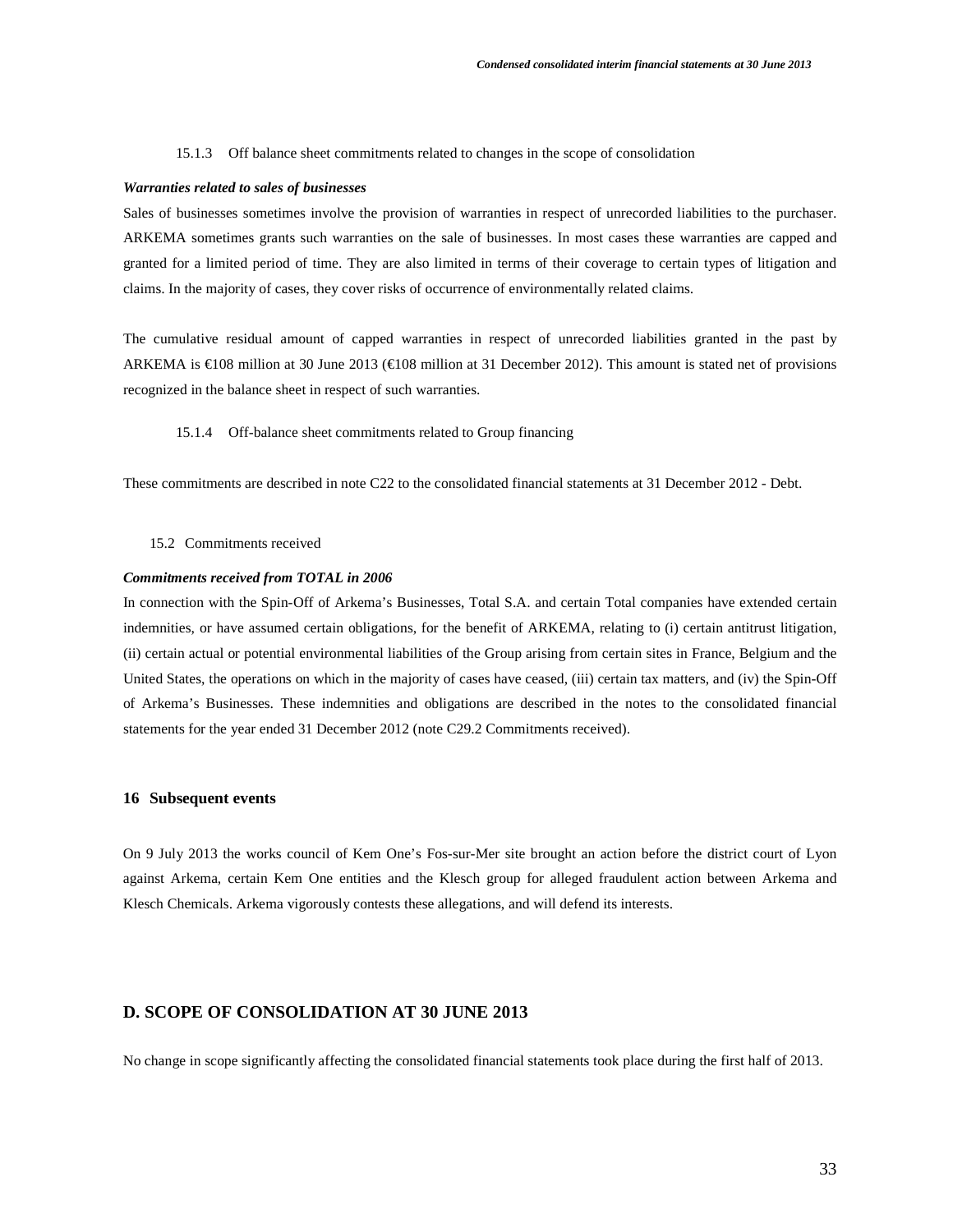# **DECLARATION BY THE PERSON RESPONSIBLE FOR THE HALF-YEAR FINANCIAL REPORT**

I certify that, to the best of my knowledge, the condensed consolidated financial statements have been prepared in accordance with the applicable accounting standards, and give a fair view of the assets, liabilities, financial position and profit or loss of the Company and all its consolidated companies, and that the half-year activity report includes a fair review of the main events of the first six months of the year, their impact on the condensed consolidated financial statements, the major transactions between related parties, and a description of the main risks and uncertainties for the remaining six months of the financial year.

Colombes, August  $1<sup>st</sup> 2013$ .

Thierry Le Hénaff Chairman and CEO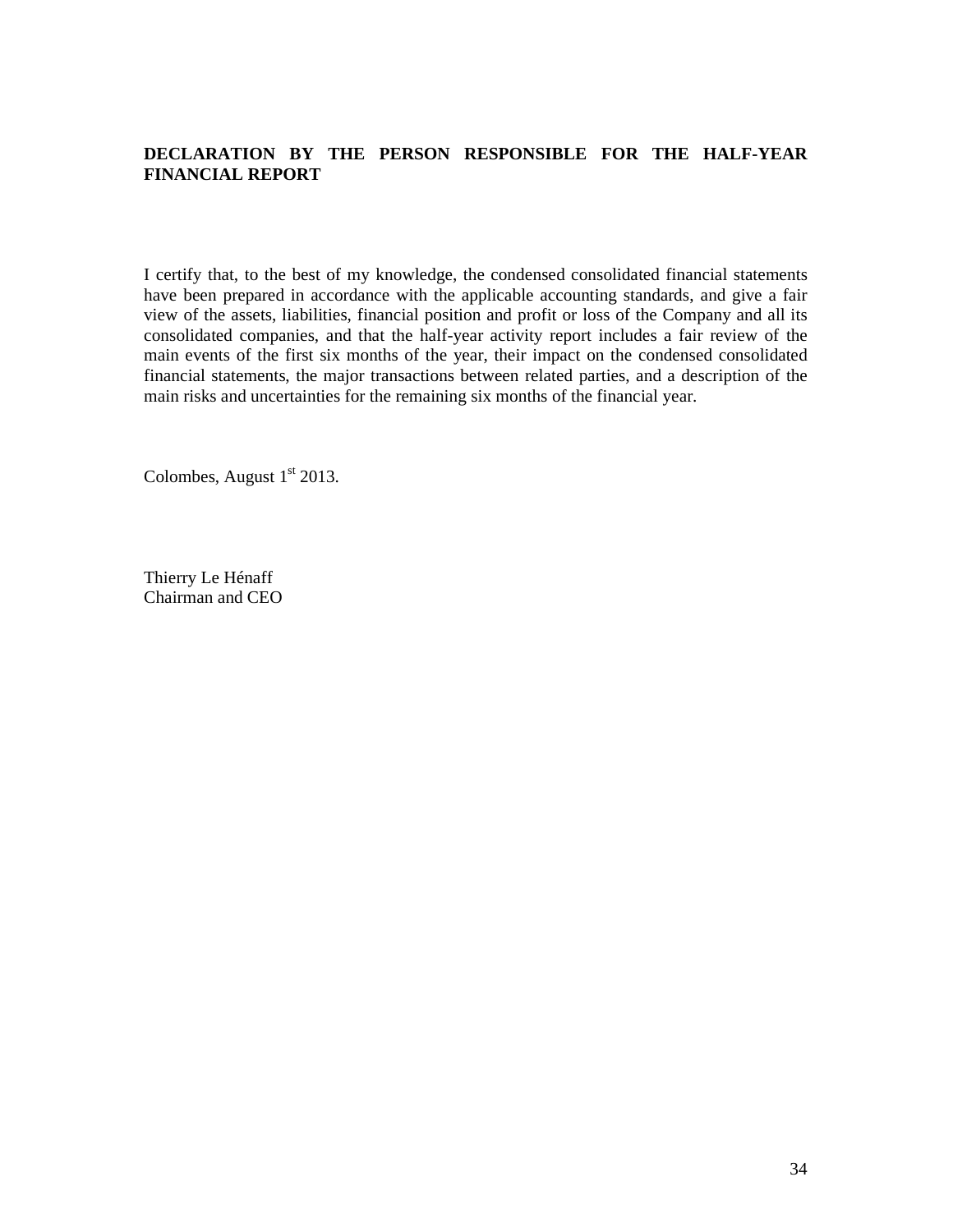KPMG Audit Département de KPMG S.A. Commissaire aux Comptes Membre de la Compagnie régionale de Versailles 1, cours Valmy 92923 Paris La Défense Cedex

ERNST & YOUNG Audit

Commissaire aux Comptes Membre de la Compagnie régionale de Versailles 1 /2 Place des Saisons 92400 Courbevoie La Défense Cedex

# **Arkema**

Statutory Auditors' Review Report On the first half-year Financial information for 2013

(free translation of the French original)

January 1st to June 30<sup>th</sup> 2013 Arkema 420, rue d'Estienne d'Orves - 92700 Colombes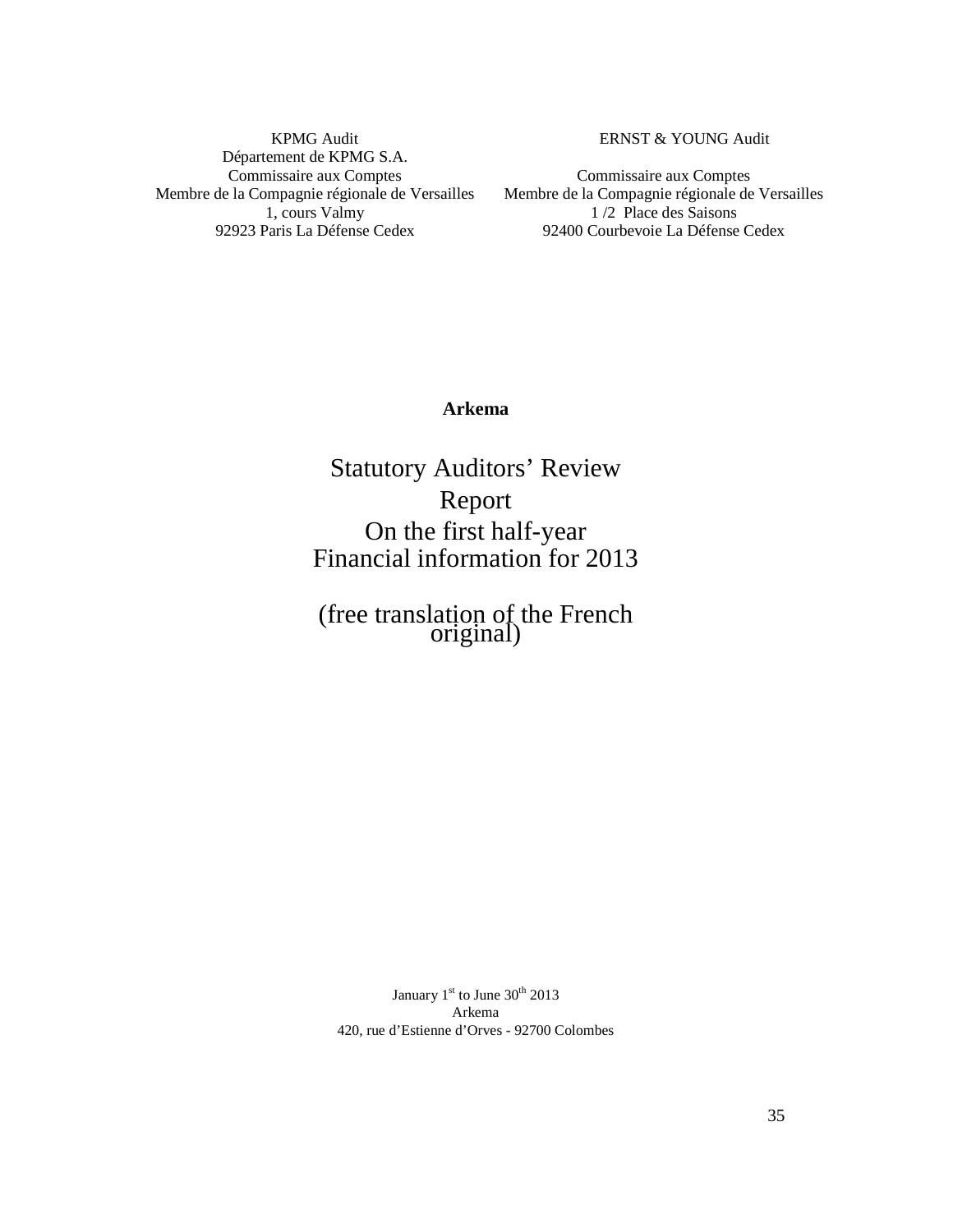*This is a free translation into English of the statutory auditors' review report on the half-year consolidated financial statements issued in the French language and is provided solely for the convenience of English-speaking readers. This report also includes information relating to the specific verification of information given in the Group's interim management report. This report should be read in conjunction with, and is construed in accordance with, French law and professional standards applicable in France.* 

### **Arkema**

Registered office: 420, rue d'Estienne d'Orves - 92700 Colombes Share capital: €.629,481,730

# **Statutory Auditor's Review Report on the first half-year financial information for 2013 (free translation of the French original)**

January  $1<sup>st</sup>$  to June  $30<sup>th</sup>$  2013

### To the Shareholders,

In compliance with the assignment entrusted to us by your Annual General Meetings, and in accordance with requirements of article L.451-1-2 III of the French Monetary and Financial code (Code Monétaire et Financier), we hereby report to you on:

- the review of the accompanying condensed half-year consolidated financial statements of Arkema for the period January  $1<sup>st</sup>$  to June 30<sup>th</sup> 2013, and
- the verification of information contained in the half-year management report.

These condensed half-year consolidated financial statements are the responsibility of the Board of Directors. Our role is to express a conclusion on these financial statements based on our review.

### **I. Conclusion on the financial statements**

We conducted our review in accordance with professional standards applicable in France. A review of interim financial information consists of making inquiries, primarily of persons responsible for financial and accounting matters, and applying analytical and other review procedures. A review is substantially less in scope than an audit conducted in accordance with professional standards applicable in France and consequently does not enable us to obtain assurance that we would become aware of all significant matters that might be identified in an audit. Accordingly, we do not express an audit opinion.

Based on our review, nothing has come to our attention that causes us to believe that the accompanying condensed half-year consolidated financial statements are not prepared in all material respects- in accordance with IAS 34 - standard of the IFRS as adopted by the European Union applicable to interim financial information.